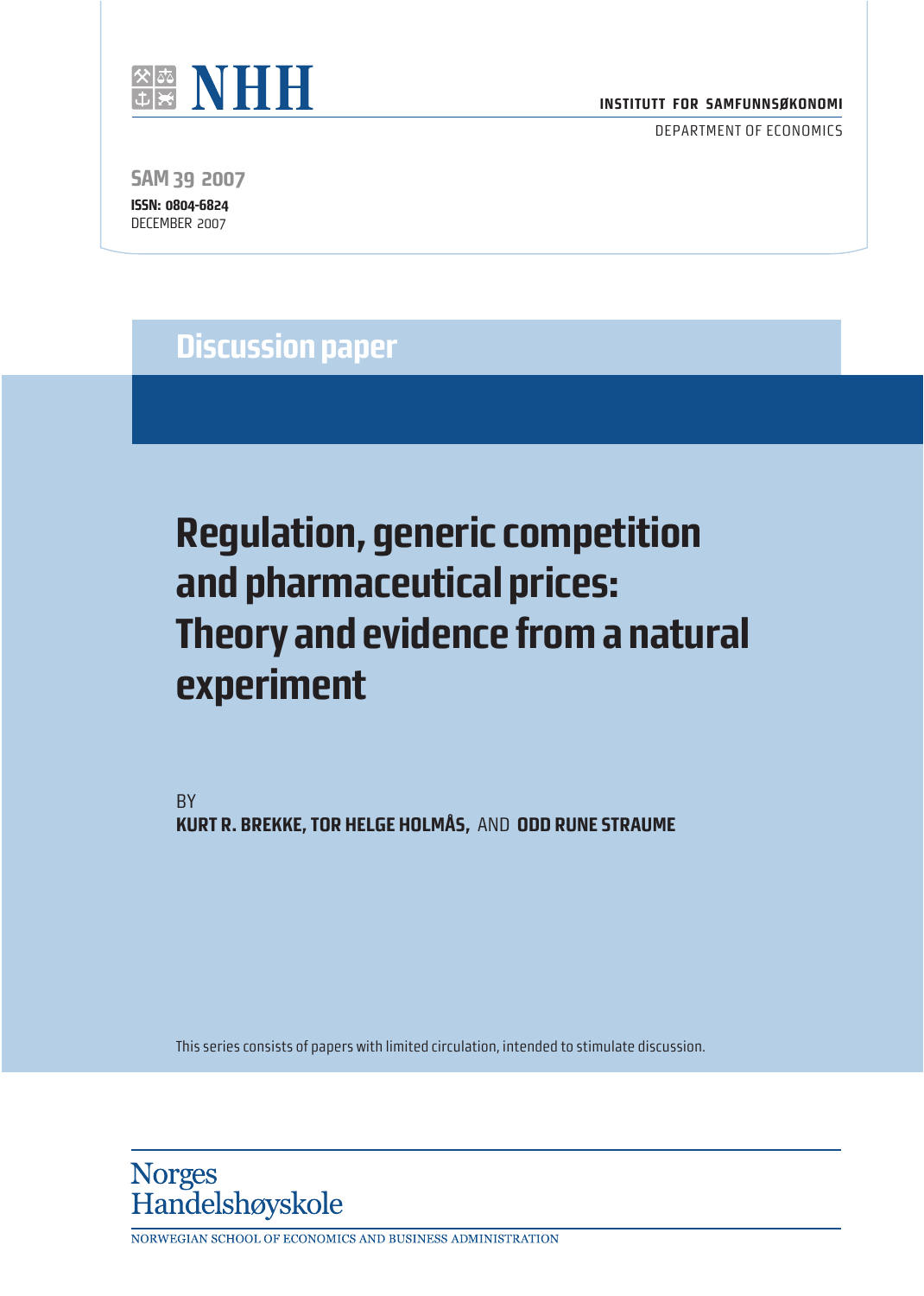## Regulation, generic competition and pharmaceutical prices: Theory and evidence from a natural experiment<sup>∗</sup>

Kurt R. Brekke<sup>†</sup> Tor Helge Holmås<sup>‡</sup> Odd Rune Straume<sup>§</sup>

December 19, 2007

#### Abstract

We study the impact of regulatory regimes on generic competition and pharmaceutical pricing using a unique policy experiment in Norway, where reference pricing (RP) replaced price cap regulation in 2003 for a sub-sample of off-patent products. We exploit a detailed panel dataset at product level covering a wide set of off-patent drugs before and after the policy reform. Off-patent drugs not subject to reference pricing serve as our control group. We find that RP leads to lower relative prices, with the effect being driven by strong brand-name price reductions, and not increases in generic prices. We also find that RP increases generic competition, resulting in lower brand-name market shares. Finally, we show that RP has a strong negative effect on average prices at molecule level, suggesting significant cost-savings.

Key words: Pharmaceuticals; Regulation; Generic Competition JEL Classifications: I11; L65;

<sup>∗</sup>We are grateful to Norwegian Research Council, Health Economics Bergen (HEB) for financial support. †Department of Economics and Health Economics Bergen, Norwegian School of Economics and Business Administration, Helleveien 30, N-5045 Bergen, Norway. E-mail: kurt.brekke@nhh.no.

<sup>‡</sup>Institute for Research in Economics and Business Administration, Breiviksveien 40, N-5045 Bergen; and Health Economics Bergen. E-mail: torhelge.holmas@snf.no

<sup>§</sup>Department of Economics and NIPE, University of Minho, Campus de Gualtar, 4710-057 Braga, Portugal; and Health Economics Bergen, Norway. E-mail: o.r.straume@eeg.uminho.pt.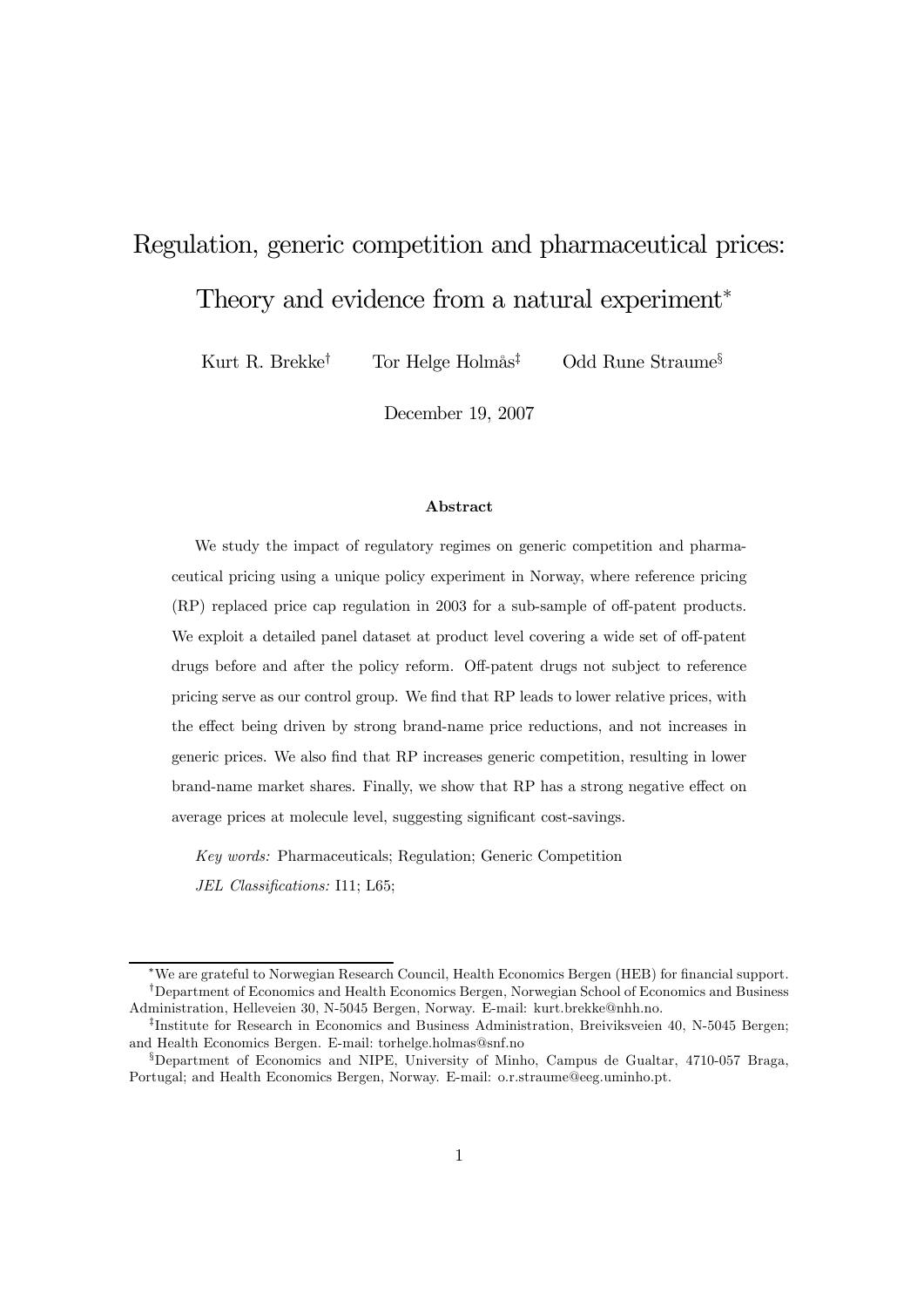#### 1 Introduction

In pharmaceutical markets new innovations are protected by patents that restrict competing firms from copying the innovation within a certain period. When the patent expires, competing firms may enter the market with generic products. The generic versions contain exactly the same active chemical ingredient and must prove therapeutic equivalence before they can be launched on the market. Since generics have the same therapeutic effect as the brand-name, one would expect that only relative prices matter for the consumers' choice of drug, and thus that generic entry would trigger fierce competition between brand-names and generics. This is, however, not what is happening. A robust empirical regularity is that the brand-names charge a higher price than their generic versions and still obtain positive market shares (e.g., Scherer, 2000). Some studies show that brand-name prices even increase when the patent expires and generics enter the market (Grabowski and Vernon, 1992, Frank and Salkever, 1997). This phenomenon has been labelled the generic paradox.

Given that profits earned under the patent period are sufficient for the brand-name producer to recoup its R&D costs, the efficient outcome in the post-patent period should be prices equal to marginal production costs, taking into account that brand-names and generics are identical products and provide similar health gains to consumers. Thus, from a policy perspective, the large market share of higher priced brand-names relative to their generic versions is an unsatisfactory outcome.

Most Western countries, except for the US, regulate pharmaceutical prices directly or indirectly in order to control pharmaceutical expenditures.<sup>1,2</sup> The rationale for regulation is that price competition in pharmaceutical markets is weak, mainly due to substantial medical insurance. Danzon and Chao (2000) argue, however, that regulation drives out competition and is thus counter-productive in obtaining cost-savings. They base their

<sup>&</sup>lt;sup>1</sup>Danzon (1997) provides a thorough overview of theory and practice of price regulation in the pharmaceutical industry. See also Kanavos (2001) for a comprehensive overview of pharmaceutical regulation practices in 14 EU countries.

<sup>&</sup>lt;sup>2</sup>The recent inclusion of prescription drugs in Medicare has spurred a debate of price controls also in the US (e.g., Huskamp et al, 2000, Kanavos and Reinhardt, 2003). In addition, (generic) reference pricing is well-established through the "maximum allowable charge" programs used by, e.g., Medicaid.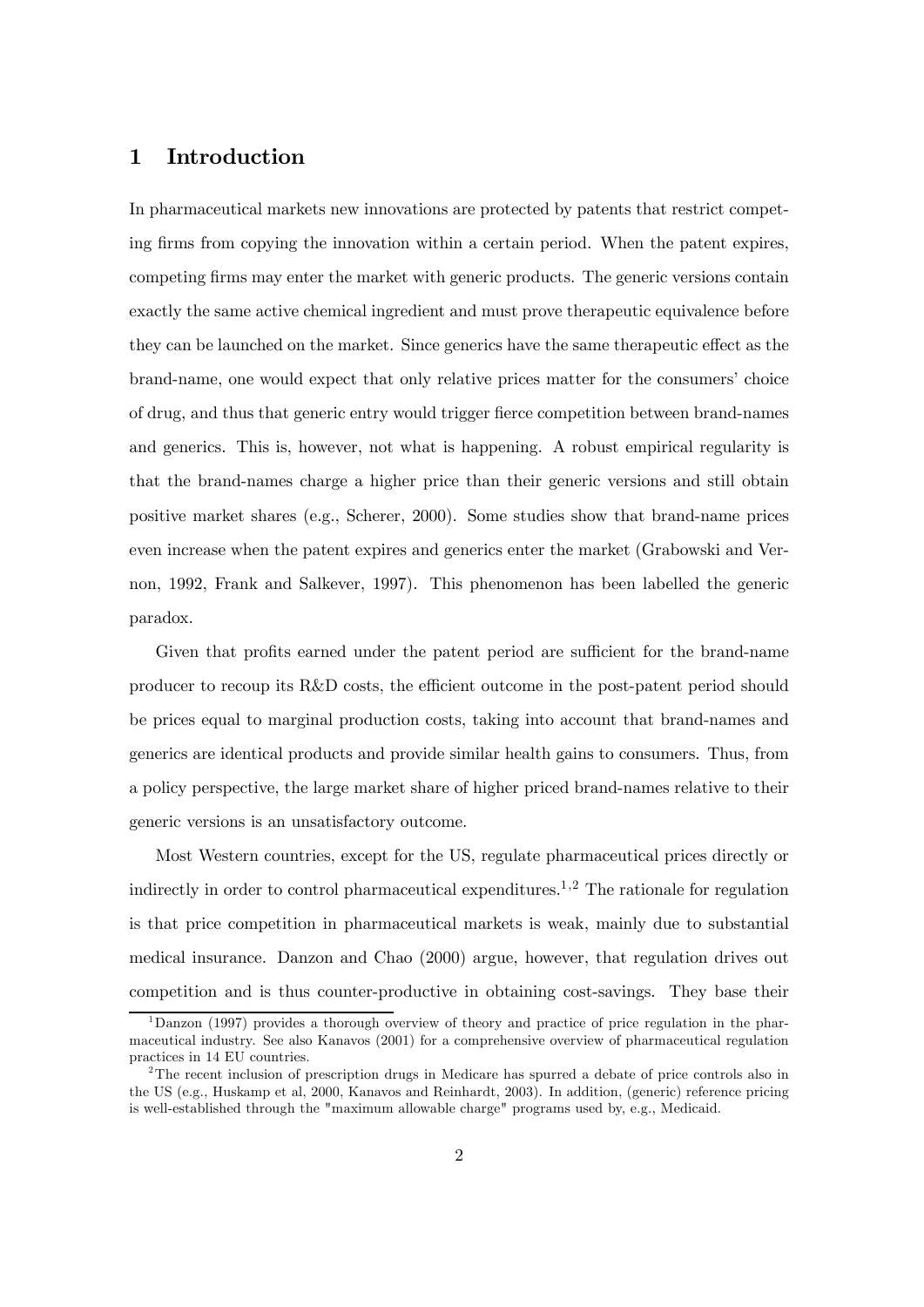conclusion on a cross-national study using data for 1992, showing that price competition between generic competitors is stronger in unregulated or less regulated markets (United States, United Kingdom, Canada, and Germany) than in countries with strict price or reimbursement regulations (France, Italy, and Japan).

Our research agenda is highly parallel. In the present paper we analyse the relationship between regulation, competition and pharmaceutical prices both theoretically and empirically. The theory model allows us to analyse price competition between brand-names and generics under price cap regulation, reference pricing, as well as the benchmark case of free pricing, and to derive empirically testable hypotheses. The empirical part of the paper exploits a unique policy experiment in Norway, where the government exposed a subsample of the off-patent drugs on the market to reference pricing. The policy reform is thus a natural experiment that provides us with a comparison group consisting of off-patent drugs subject to price cap regulation throughout the whole period. We use a rich product level panel data set covering a four-year period from 2001 to 2005 that gives us variation over time (before and after the reform) and across products that are subject to different regulatory regimes (price cap or reference pricing).

Our empirical analysis is divided into three parts. First, we examine the impact of reference pricing on relative prices, measured as the ratio of brand-name and generic prices. Our results show a negative, though weak, significant effect on relative prices. A possible explanation could be price convergence towards the reference price, as suggested by, e.g., Danzon and Liu (1996) and Danzon and Ketcham (2004). However, when we decompose the effect by looking at brand-name and generic prices separately, we find that reference pricing not only reduces brand-name prices but also generic prices. The reason that relative prices decline due to reference pricing is that brand-names prices drop more than generic prices.

In the theory section, we show that price convergence towards the reference price happens only if the reference price is *exogenous*, i.e., fixed at a some level between brandname and generic prices. If the reference price, however, is a function of the prices, and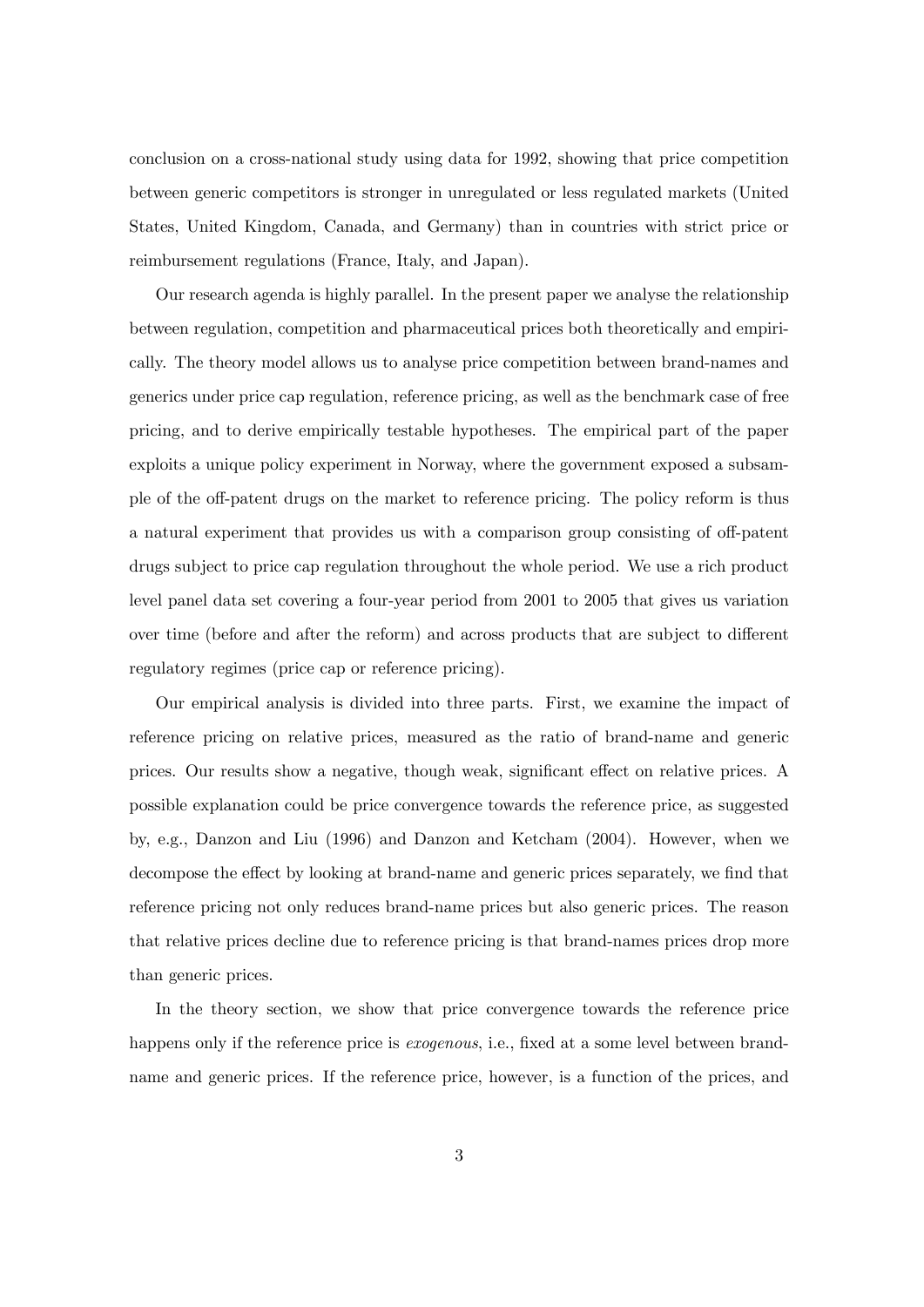thus endogenous, then a generic producer has a strategic incentive to lower its price in order to reduce the reference price, making the brand-name drug relatively more expensive. Since the reference price in Norway was calculated as a weighted average of brand-name and generic prices, this would explain why we do not observe price convergence in our data.<sup>3</sup>

Second, we analyse the impact of reference pricing on generic competition, measured inversely by brand-name market shares, as, for instance, Aronsson et al.  $(2001)^4$ . The effect of reference pricing on generic competition is not a priori evident. Reference pricing changes the co-payment structure, making the brand-name drug relatively more expensive than the generics, which increase generics' market share for given prices. However, the brand-names respond to reference pricing by lowering their prices in order to retain their market shares. The net effect on market shares is thus determined by the relative strengths of these two counteracting effects.

Our estimations show that reference pricing leads to a significant and substantial (almost 14 percent) reduction in brand-name market shares, controlling for changes in relative prices. We can thus interpret this result as a direct demand response (for given drug prices) to the change in co-payment structure brought about by the introduction of reference pricing. The brand-name price reductions pull in the opposite direction. We find, however, no significant effect of changes in relative branded—generic prices on brand-name market-shares. Thus, the direct demand response of the radical change in the co-payment structure of due to reference pricing by far outweighs any indirect effect via the price responses.

Finally, we quantify the effect reference pricing has on average prices at molecule level, using the market shares of brand-names and generics as weights. Qualitatively, the impact on average prices is evident, since we have established that reference pricing leads to lower brand-name and generic prices and lower brand-name market shares. However,

<sup>&</sup>lt;sup>3</sup>In most countries that adopt reference pricing, the reference price is determined endogenously as a function of one or more drug prices in the relevant market (see, e.g., Lopez-Casasnovas and Puig-Junoy, 2000).

<sup>4</sup>Alternatively, we could measure the effect on the number of generic competitors, the Herfindahl-index, etc. The measures are, however, highly correlated and provides qualitatively similar results.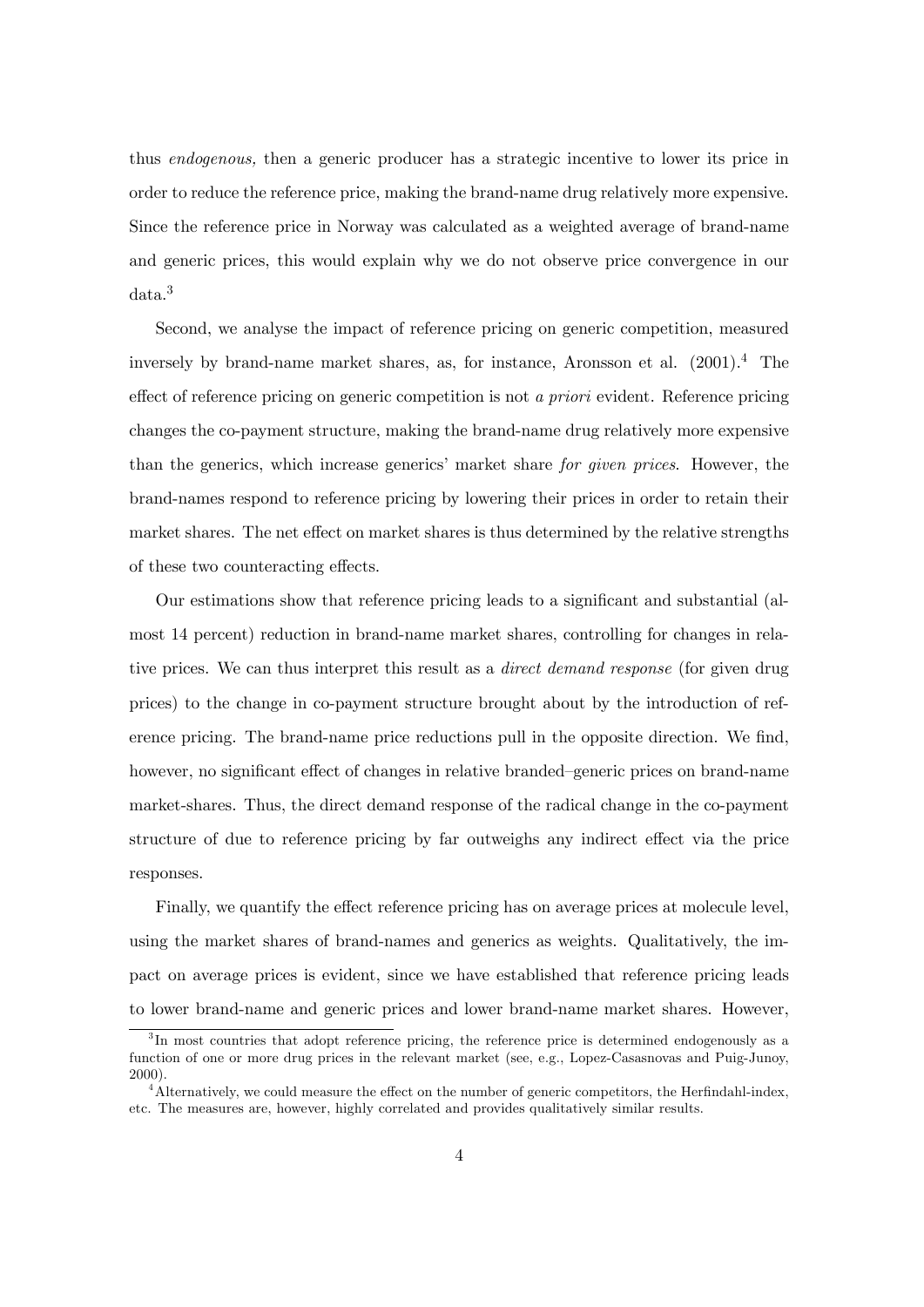for policy implications it is of interest to quantify the effect. Our estimations show that reference pricing lowers average molecule prices with more than 30 percent. This is an impressive reduction, especially taking into account that Norway has a relatively strict price cap regime. Provided that total drug demand is highly price inelastic, this result suggests significant cost-savings.<sup>5</sup> There are two different effects that contribute to these cost-savings: as described above, we find that the introduction of reference pricing leads to (i) a reduction of both brand-name and generic drug prices, and (ii) a shift in demand from brand-names to generics. The decomposed effects suggest that a substantial part of the cost-savings can be attributed to the second effect: a shift in demand from brand-name to generic drugs. Thus, reference pricing stimulates generic competition and reduces pharmaceutical prices, and is therefore clearly favourable compared with price cap regulation in the off-patent market.

A highly related paper is Aronsson et al. (2001) who use Swedish data to analyse the impact of relative brand-name and generic prices, as well as reference pricing, on brandname market shares.<sup>6</sup> They find only weak effects of relative prices and reference pricing on brand-name market shares. Estimating the effects on the whole sample (12 molecules), provide no significant effects of reference pricing or relative prices on brand-name market shares. They therefore run regressions at molecule level, finding significant effects for only 5 out of 12 molecules.

Our study differ from theirs in several ways. First, the policy reform in Norway is a natural experiment, which provides us with a control group of pharmaceuticals. In Sweden reference pricing was introduced for all substances with generic competition, implying that Aronsson et al. (2001) must rely on before-after estimation. Second, we make use of a much more extensive data set with 24 molecules with monthly price and volume data. Third, we extend their analysis by estimating the effect on brand-name and generic prices

<sup>&</sup>lt;sup>5</sup>Several empirical studies have documented that demand for pharmaceuticals are highly price inelastic (e.g., Newhouse, 1993). This suggests that average prices at the molecule level are good proxies for potential cost savings (see also Danzon and Chao, 2000).

 $6$ Aronsson et al. (2001) interpret relative prices as a measure of generic competition. This seems highly unprecise since lower relative prices might be due to higher generic prices, which would hardly be equivalent to stronger generic competition. We follow the mainstream by measuring generic competition by either the generic market share or the number of generic competitors.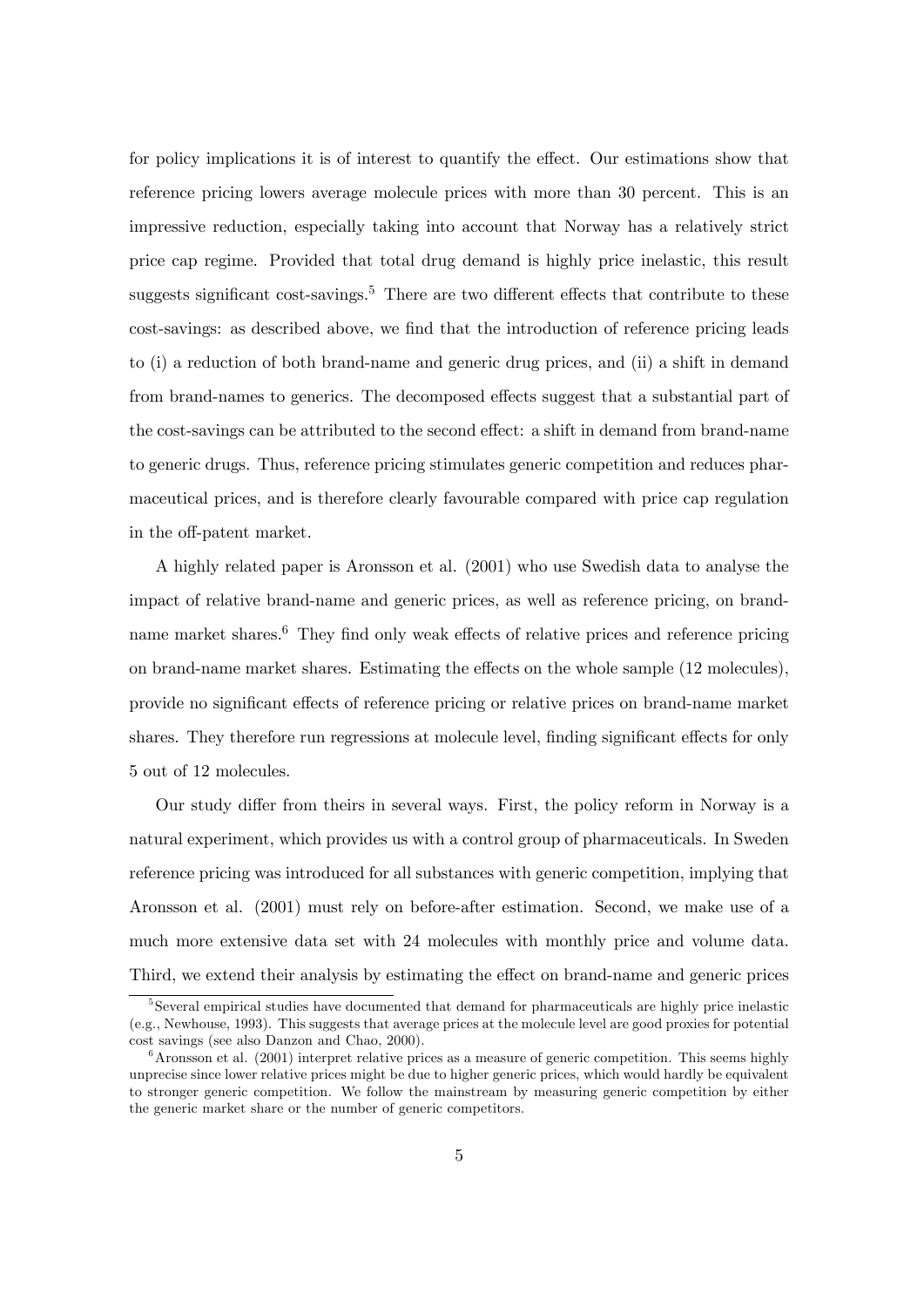separately, such that we can identify the driving force behind relative price changes. More importantly, we address the policy implications more directly by looking at the effects on average prices at molecule level, which is not a part of their study. Finally, in contrast to Aronsson et al. (2001), our analysis find strong effects of reference pricing on generic competition (market shares) and pharmaceutical prices.

Our paper is also related to the literature on the impact of regulation on pharmaceutical firms' pricing strategies. Pavcnik (2002) studies the introduction of (therapeutic) reference pricing in Germany in 1989, focusing on the change in patients' out-of-pocket expenses. Using data for two different therapeutic fields (oral antidiabetics and antiulcerants) for 1986 to 1996, she identifies significant price reductions of the reference price system on both brand-names and generics, with the effect being stronger for brand-names. She also finds that brand-names with more generic competitors reduced prices more. Brekke et al. (2007a) provide a similar type of study, exploiting the same policy experiment as the present paper, but using a data set with on-patent products and substantially fewer off-patent molecules. Their findings are similar to Pavcnik (2002) with respect to brandname and generic price responses to reference pricing. However, Brekke et al. (2007a) also considers cross-price effects on therapeutic substitutes not exposed to reference prices, finding that price reductions on referenced drugs trigger lower prices on their therapeutic substitutes, a result that is relevant for patent protection and innovation, as well as the trade-off between co-payments and health gains (see also Brekke et al. 2007b).<sup>7</sup>

While the above-mentioned studies are related, they obviously focus on different aspects than we do in the present paper. Importantly, they are not concerned with the impact of regulation on generic competition. This is an important aspect when evaluating the performance of regulatory reforms in terms of cost-savings, which is the primary policy goal in the pharmaceutical off-patent market. Our study, thus, complements the mentioned studies by estimating the effects of reference pricing relative to price cap reg-

<sup>7</sup>There is also a paper by Bergman and Rudholm (2003) that studies the price effects of the Swedish reference price system, providing similar figures as Pavcnik (2002) and Brekke et al. (2007a). Distinguishing between actual and potential generic competition, they find that reference pricing only reduced prices of those brand-names that faced actual generic competition.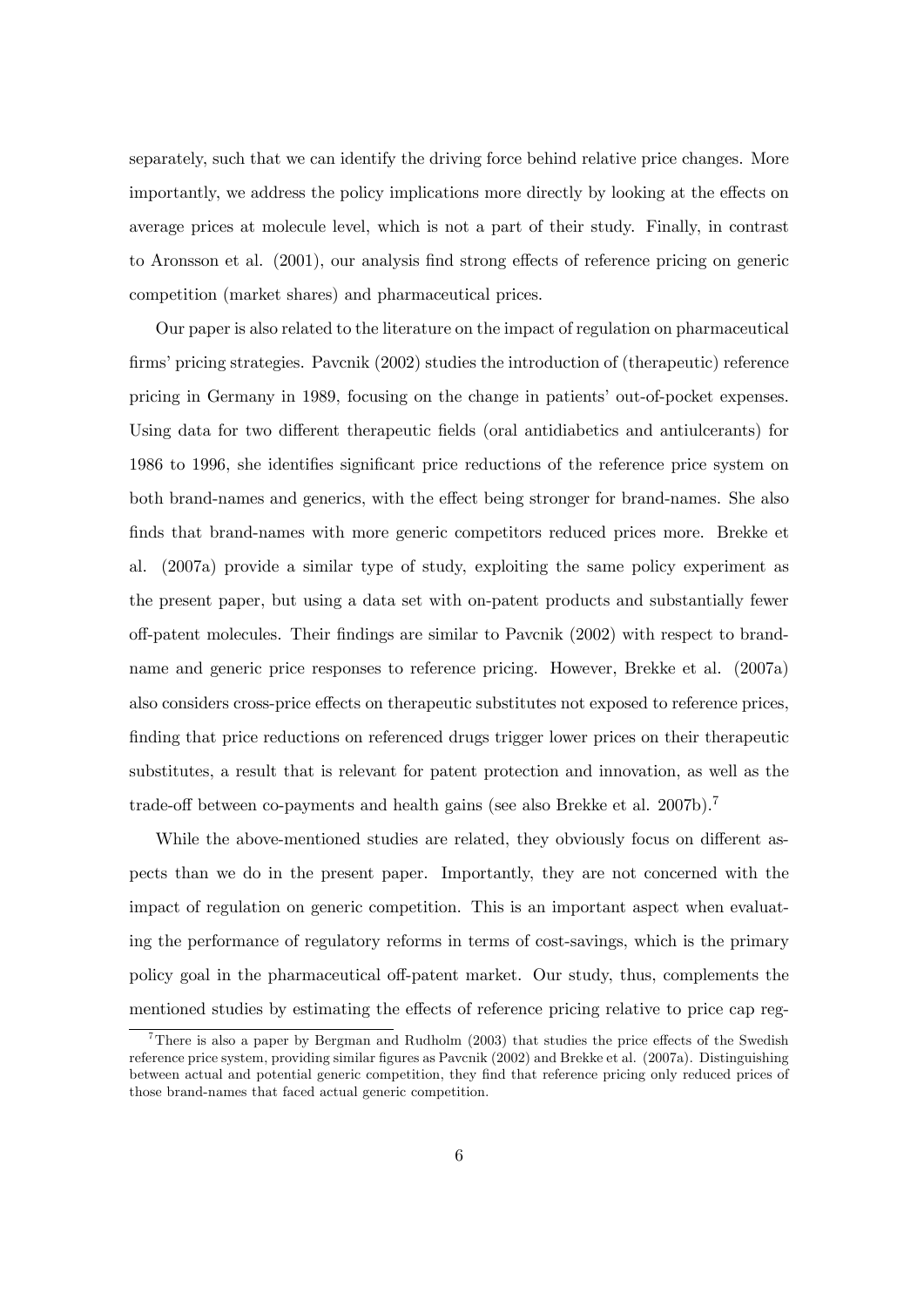ulation on generic competition. We also extend the previous literature by estimating the effects of regulation on average prices at molecule level, so that potential cost-savings can be analysed, and thus policy implications can be discussed more directly.

The rest of the paper is organised as follows. In Section 2 we develop a theoretical model and derive predictions for the empirical analysis. In Section 3 we present some institutional background by describing the price cap regulation and the policy experiment with reference pricing in Norway. In Section 4 we present our data and some descriptive statistics. In Section 5 we present the empirical method and results with respect to relative prices, brand-name market shares, and average prices at molecule level. Finally, Section 6 concludes the paper.

#### 2 A theoretical model

We can capture some main mechanisms of generic drug competition by applying a simple vertical product differentiation model. Consider a therapeutic market with products offered by two firms. Firm  $B$  offers the original (off-patent) brand-name drug  $b$ , while firm G offers a generic substitute g. Consumers are heterogeneous with respect to the gross valuation of drug treatment, represented by a parameter  $\tau$  which is uniformly distributed on the interval  $[0, t]$ . It would be natural to think of the heterogeneity of gross valuations as reflecting differences in severity levels, but it could also be interpreted as differences in prescription practices among physicians.<sup>8</sup> The total mass of consumers is given by M. Each consumer demands either one or zero units of the most preferred drug. The utility derived from no drug consumption is zero, while a consumer who buys one unit of drug i obtains a net utility

$$
U_i = \begin{cases} \theta \tau - c_b & \text{if } i = b \\ \tau - c_g & \text{if } i = g \end{cases}, \tag{1}
$$

<sup>8</sup>For example, pharmaceutical detailing might influence a physician's willingness to prescribe a cheaper generic substitute.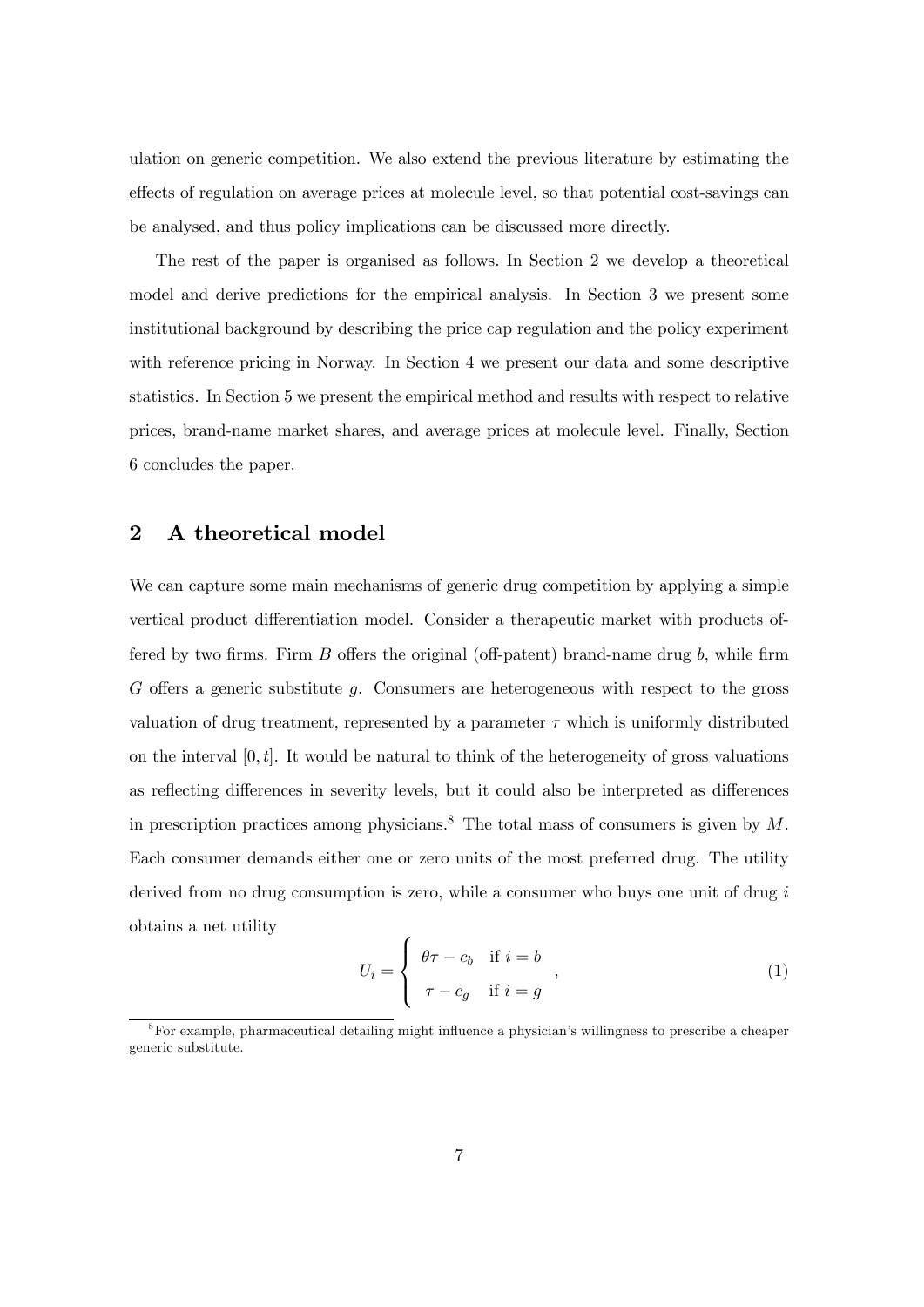where  $\theta > 1$  is the (perceived) quality difference – e.g., due to differences in advertising intensity – between the brand-name and the generic drug, and  $c_i$  is the patient co-payment for drug  $i.^9$ 

A consumer with a positive net utility of drug consumption will choose the most preferred drug version by trading off drug quality against drug co-payment. The higher the gross valuation of drug treatment, the more the consumer is willing to pay in order to purchase the (high-quality) brand-name drug. A consumer who is indifferent between the two drug versions has a gross valuation equal to  $\hat{\tau}$ , given by  $\theta\hat{\tau} - c_b = \hat{\tau} - c_g$ , yielding

$$
\hat{\tau} = \frac{c_b - c_g}{\theta - 1}.\tag{2}
$$

Consumers with a gross valuation higher than  $\hat{\tau}$  demand the brand-name drug, while the remaining consumers demand the generic drug, as long as the net utility of drug consumption is non-negative. Total demand for the two drug versions are thus given by

$$
D_b = \frac{M}{t} \left( t - \hat{\tau} \right),\tag{3}
$$

$$
D_g = \frac{M}{t} \left(\hat{\tau} - c_g\right). \tag{4}
$$

From these demand functions we can define the market share of the generic drug,

$$
\gamma_g = \frac{D_g}{D_b + D_g}.\tag{5}
$$

Assuming, for simplicity, that marginal production costs of both drug versions are zero, profits are given by

$$
\pi_i = p_i D_i,\tag{6}
$$

<sup>&</sup>lt;sup>9</sup>As mentioned in the Introduction, there is strong empirical evidence that generic drugs are not perceived to be perfect substitutes to the original brand-name drug, despite being chemically identical. The findings of substantial and persistent branded-generic price differences after generic entry (see, e.g., Grabowski and Vernon, 1992, Frank and Salkever, 1997, Scott Morton, 2000) fit well with predictions of vertical differentiation models. Two recent papers applying this approch to branded-generic competition are Königbauer (2007) and Brekke et al. (2007b).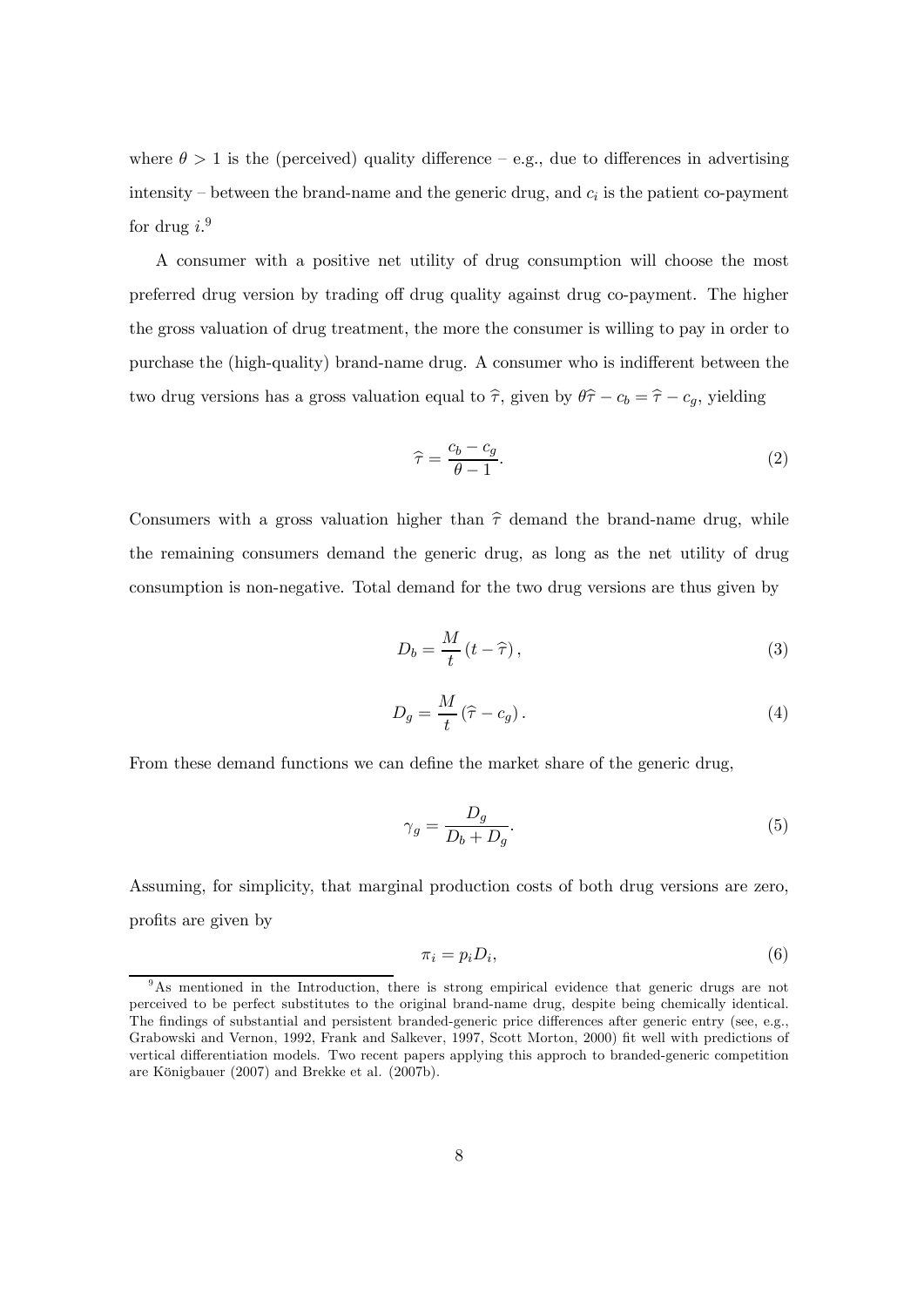where  $p_i$  is the price of drug i;  $i = b, g$ . Given the restrictions imposed by the regulatory regime in place, we assume that the two firms play a Bertrand game, simultaneously choosing drug prices to maximise profits.

#### 2.1 No regulation

As a benchmark for comparison, consider the case of no regulation, where firms are free to choose drug prices and patient co-payment is given by

$$
c_i = f + \alpha p_i,\tag{7}
$$

where  $f > 0$  is a fixed fee,  $\alpha \in (0, 1)$  is the coinsurance rate and  $p_i$  is the price of drug  $i^{10}$ To make sure that both firms are active in equilibrium, we impose the condition  $f < \frac{t}{2}$ .

The first-order conditions for profit maximising drug prices yield the following bestresponse functions for the producers of the brand-name and generic drug, respectively:

$$
p_b(p_g) = \frac{1}{2} \left( p_g + \frac{t(\theta - 1)}{\alpha} \right),\tag{8}
$$

$$
p_g(p_b) = \frac{1}{2\theta} \left( p_b - \frac{f(\theta - 1)}{\alpha} \right). \tag{9}
$$

The best-response functions confirm that drug prices are strategic complements; a higher brand-name drug price induces a higher generic drug price, and vice versa.

Under free pricing, equilibrium drug prices are found by simultaneously solving  $(8)-(9)$ , yielding

$$
p_g^* = \frac{(\theta - 1)(t - 2f)}{\alpha(4\theta - 1)},
$$
\n(10)

$$
p_b^* = \frac{(\theta - 1)(2t\theta - f)}{\alpha(4\theta - 1)}.
$$
\n(11)

 $10A$  copayment system with a fixed and a variable component is common for many countries (see, e.g., Kanavos, 2001). Notice, however, that the parameters  $\alpha$  and f can be given several alternative interpretations. For example,  $\alpha$  could be interpreted as the prescribing physician's price consciousness (see, e.g., Hellerstein, 1998), while f can be interpreted also as the (non-monetary) cost of attending a GP to obtain a prescription.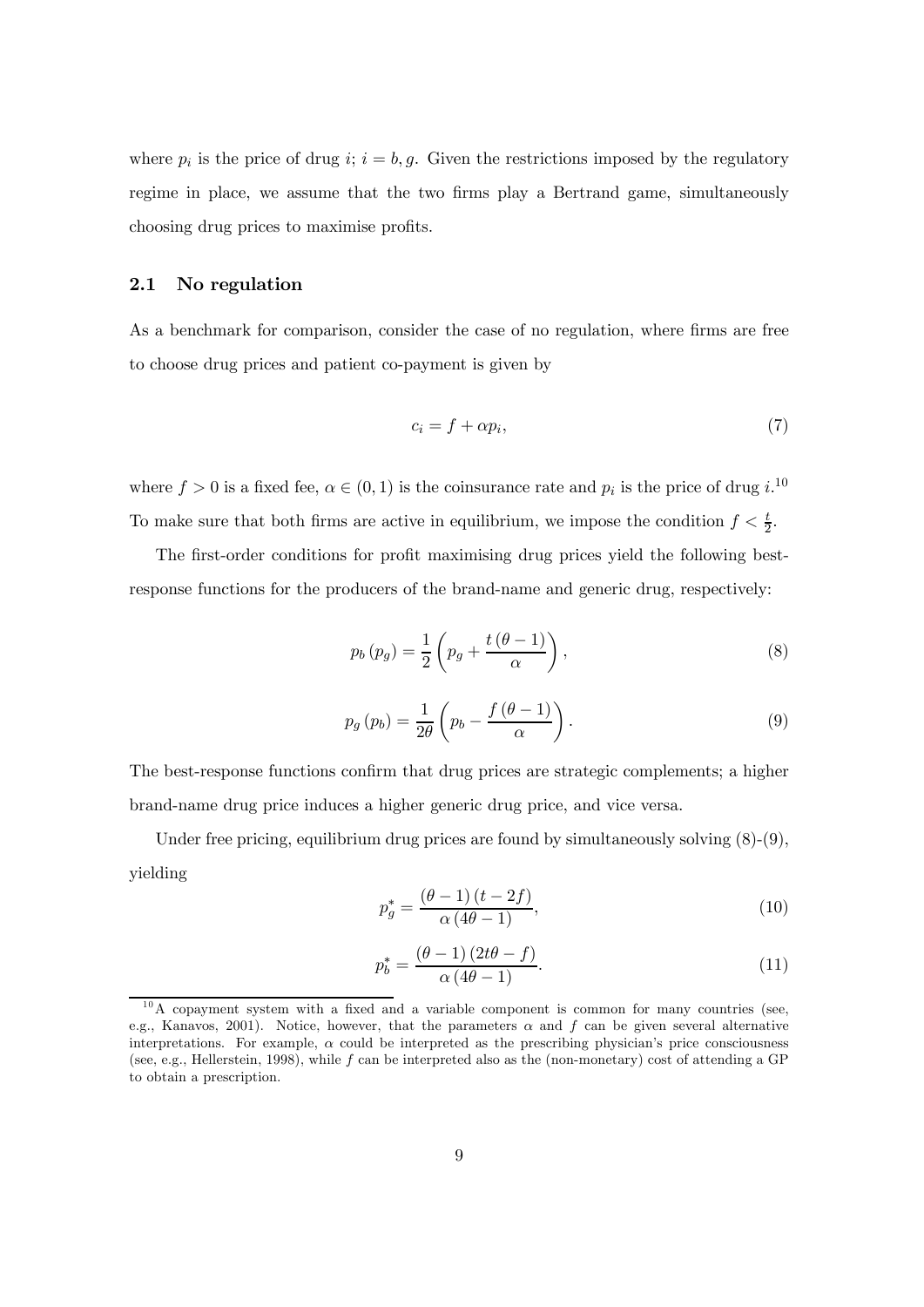Since the brand-name drug is perceived to be of higher quality than the generic drug, firm B will set the higher price,  $p_b^* > p_g^*$ , and serve the consumers with higher gross valuation of drug treatment. The larger the degree of perceived vertical differentiation,  $\theta$ , the larger the branded-generic price difference in equilibrium.

#### 2.2 Price cap regulation

The equilibrium outcome under price cap regulation is a straightforward modification of the free pricing equilibrium derived above. If the producer of the brand-name drug faces a binding price cap,  $\bar{p}_b$ , set by a regulator, the equilibrium generic drug price is given by (9), with  $p_b = \overline{p}_b$ . Stricter price regulation makes the brand-name drug less expensive for consumers, inducing – all else equal – a shift in demand towards drug  $b$ . However, since prices are strategic complements, firm G will respond by lowering the price of the generic drug. An assessment of the total effect shows that the former (direct) effect dominates the latter (indirect) effect:

$$
\frac{\partial \gamma_g}{\partial \overline{p}_b} = \frac{2\theta^2 \alpha (t - f)}{\left(\theta - 1\right) \left(f\left(1 + \theta\right) - 2t\theta + \alpha \overline{p}_b\right)^2} > 0. \tag{12}
$$

Proposition 1 Under price cap regulation, a reduction in the (binding) price cap reduces the equilibrium market share of generics.

In other words, stricter price cap regulation dampens generic competition. If price cap regulation is sufficiently strict, generic competition will be completely eliminated. The critical price cap, below which the generic producer will exit the market, is given by  $\overline{p}_b = \frac{f(\theta-1)}{\alpha}$ . We see that the likelihood of price cap regulation driving out generic competition is increasing in the degree of perceived vertical differentiation and the fixed cost of drug consumption, while decreasing in the degree of co-insurance.

#### 2.3 Reference pricing

Under a reference pricing (RP) system, firms are free to set drug prices, but patient copayment is based on a reference price,  $r$ , that is set by a regulator. More specifically, if a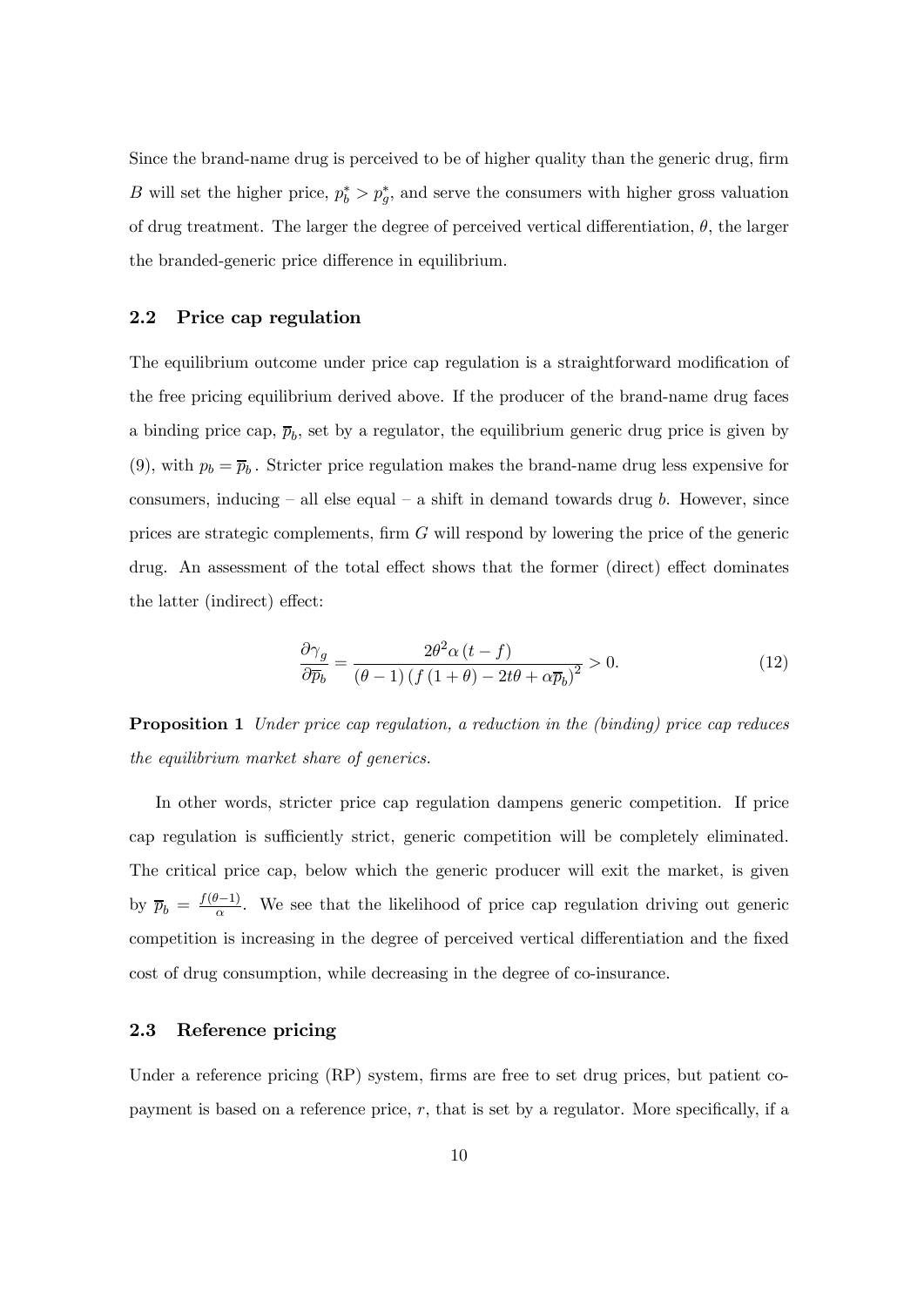consumer chooses a drug that is priced higher than the reference price, she has to pay the full difference between the reference price and the actual drug price. Usually, the reference price is set at a level somewhere between the lowest and highest drug price in the market. For a reference price  $r \in (p_g, p_b)$ , the co-payment schedule is given by

$$
c_b = \alpha r + (p_b - r) + f,\tag{13}
$$

$$
c_g = \alpha p_g + f. \tag{14}
$$

In order to illustrate the decomposed effects of RP on drug pricing and generic competition, we will do the analysis in two steps. Assume first that the firms perceive the reference price to be exogenously given. For  $r \in (p_g, p_b)$ , equilibrium prices are then given by

$$
p_g^{rp}\left(r\right) = \frac{\left(t - 2f\right)\left(\theta - 1\right) - r\left(1 - \alpha\right)}{\alpha\left(4\theta - 1\right)},\tag{15}
$$

$$
p_b^{rp}(r) = \frac{(\theta - 1)(2t\theta - f) + r(2\theta - 1)(1 - \alpha)}{4\theta - 1}.
$$
 (16)

We can analyse the effects of RP by considering a marginal reduction in r. RP implies that the brand-name drug becomes relatively more expensive, and that drug demand becomes more elastic for prices above  $r$ . The resulting pricing responses are easily derived from (15)-(16):  $\partial p_g^{rp}/\partial r < 0$  and  $\partial p_b^{rp}/\partial r > 0$ .

**Proposition 2** Under reference pricing, if the firms perceive the reference price to be exogenous, a reduction in the reference price leads to a reduction (increase) in the brandname (generic) drug price.

In other words, the introduction of reference pricing leads to a price convergence towards the reference price; the generic drug becomes more expensive, while the brand-name drug becomes cheaper. This is in line with the hypothesis that prices tend to converge towards the reference price.<sup>11</sup>

<sup>&</sup>lt;sup>11</sup> See, e.g., Danzon and Liu (1996) and Danzon and Ketcham (2004).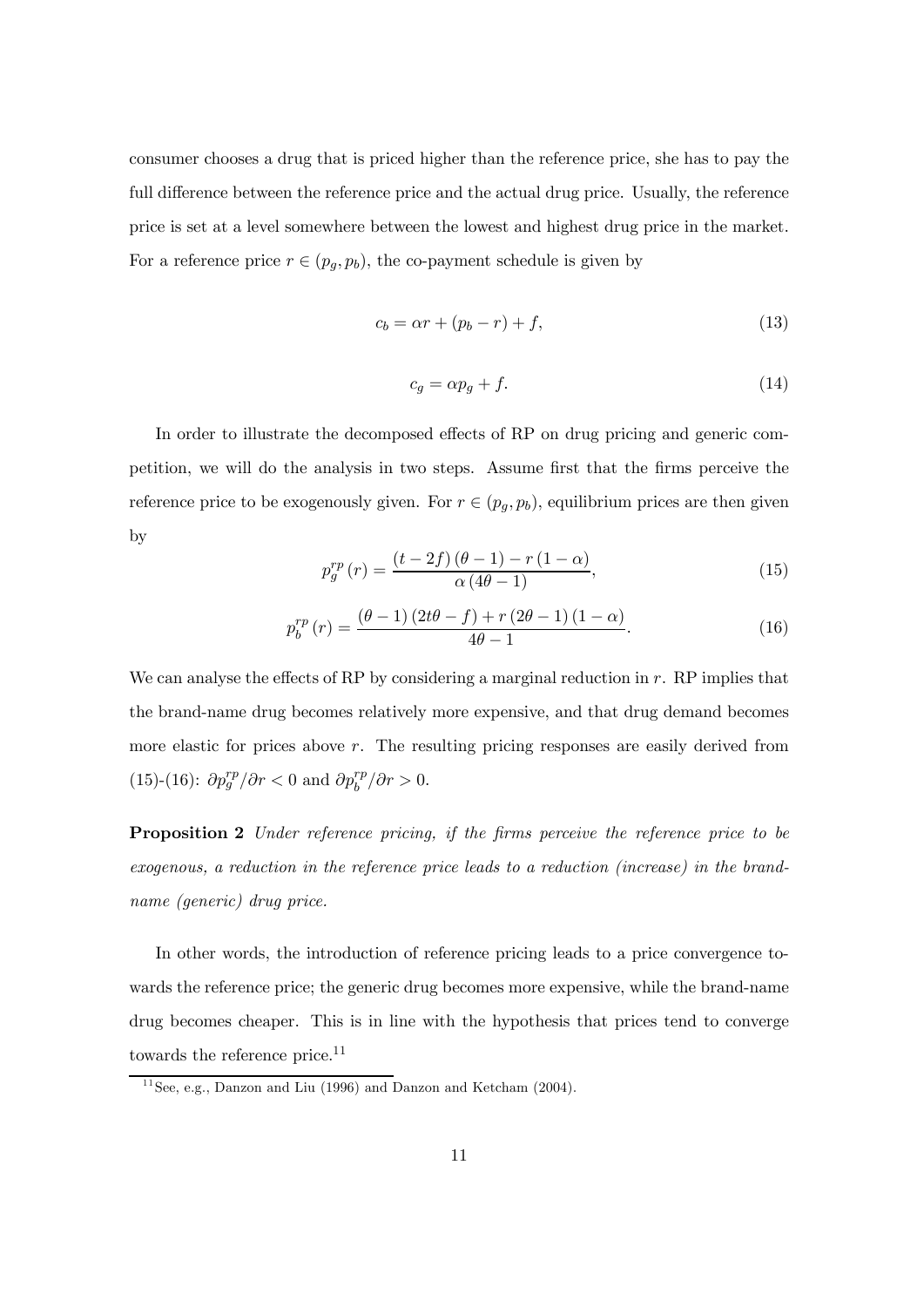However, this hypothesis ignores the fact that, in most reference pricing systems, the reference price is determined as a function of actual drug prices and is thus endogenous. If the reference price is frequently updated, the drug producers know that their price setting is going to affect the reference price, and thereby demand and profits, in the future. A simple way to capture this effect is to define the reference price as a weighted average of the brand-name and generic drug prices:

$$
r = \beta p_g + (1 - \beta) p_b. \tag{17}
$$

When the firms are able to influence the reference price through their price setting, a new and counteracting incentive for the generic producer is introduced. As before, reference pricing makes the brand-name drug more expensive, giving the generic producer an incentive to raise prices. However, the generic producer can make the brand-name drug even more expensive by lowering the price of the generic drug, since this automatically reduces the reference price. Equilibrium prices are now given by

$$
p_g^{rp} = \frac{\left(t - 2f\right)\left(\theta - 1\right)}{3\beta\left(1 - \alpha\right) + \alpha\left(4\theta - 1\right)},\tag{18}
$$

$$
p_b^{rp} = \frac{(\theta - 1)\left(\alpha\left(2t\theta - f\right) + \beta\left(1 - \alpha\right)\left(2t - f\right)\right)}{(\alpha + \beta\left(1 - \alpha\right))\left(3\beta\left(1 - \alpha\right) + \alpha\left(4\theta - 1\right)\right)}.
$$
\n(19)

It is also interesting to consider relative prices, denoted  $\omega := \frac{p_b}{p_g}$ , which, in equilibrium, are given by

$$
\omega^{rp} = \frac{\alpha (2t\theta - f) + \beta (1 - \alpha) (2t - f)}{(t - 2f) (\alpha (1 - \beta) + \beta)}.
$$
\n(20)

We can analyse the effects of reference pricing by considering a marginal increase in β. The equilibrium price responses of RP are given by

$$
\frac{\partial p_g^{rp}}{\partial \beta} = -\frac{3\left(\theta - 1\right)\left(t - 2f\right)\left(1 - \alpha\right)}{\left(\alpha\left(4\theta - 1\right) + 3\beta\left(1 - \alpha\right)\right)^2} < 0,\tag{21}
$$

$$
\frac{\partial p_b^{rp}}{\partial \beta} = -\frac{(\theta - 1)(1 - \alpha)[2t\Omega - 3f\Phi]}{\Phi\left(\alpha\left(4\theta - 1\right) + 3\beta\left(1 - \alpha\right)\right)^2} < 0,\tag{22}
$$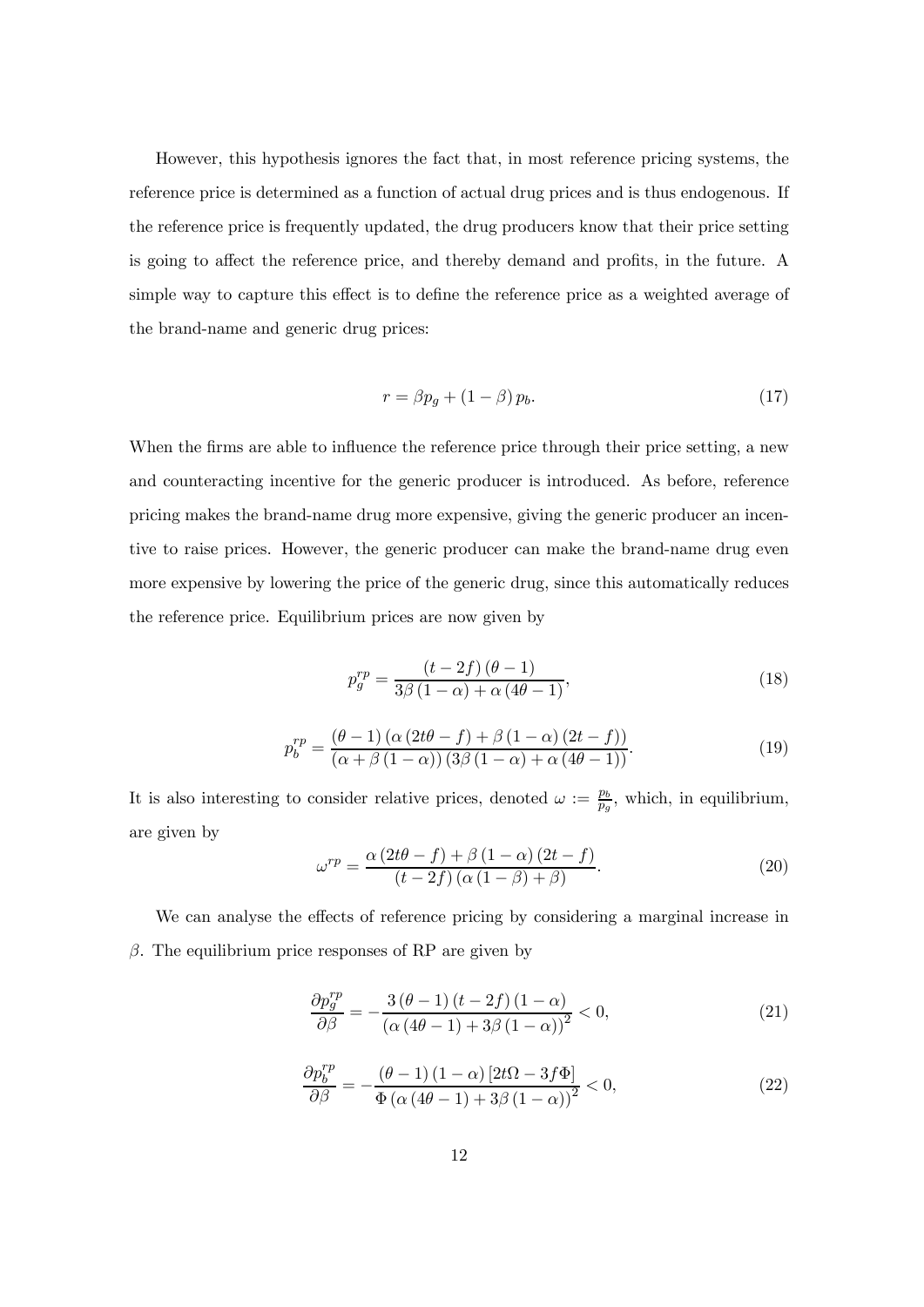where

$$
\Omega := \alpha^2 + 3\beta^2 (1 - \alpha)^2 + 2\theta \alpha^2 (2\theta - 1) + 6\theta \alpha \beta (1 - \alpha)
$$

and

$$
\Phi := (\alpha + \beta (1 - \alpha))^2 < \Omega.
$$

Thus, endogenising the reference price completely reverts the price response of the generic producer, implying that RP leads to price reductions for brand-name and generic drugs. The effect on relative prices is given by

$$
\frac{\partial \omega}{\partial \beta} = -\frac{2t\alpha(\theta - 1)(1 - \alpha)}{(t - 2f)(\alpha(1 - \beta) + \beta)^2} < 0,
$$
\n(23)

implying that the price reduction is stronger, in absolute terms, for the brand-name drug. A closer scrutiny of (23) shows that the fall in relative prices is stronger the lower the degree of co-insurance ( $\alpha$ ) and the higher the fixed cost of drug consumption (f).

What is the effect of RP on generic competition, measured by the generic market share? The above analysis suggests that there are two counteracting forces:

(i) For given relative drug prices, RP generally leads to an increase in the relative co-payment rate, which is given by

$$
\mu(p_b, p_g) := \frac{c_b(p_b, p_g)}{c_g(p_b, p_g)} = \frac{f + \alpha p_b + \beta (p_b - p_g)(1 - \alpha)}{f + \alpha p_g}.
$$
\n(24)

The effect of RP is then given by

$$
\frac{\partial \mu (p_b, p_g)}{\partial \beta} = \frac{(p_b - p_g)(1 - \alpha)}{f + \alpha p_g} > 0.
$$
\n(25)

The strength of this effect is decreasing in both f and  $\alpha$ . Indeed, in the absence of insurance, i.e.,  $\alpha \to 1$ , there is obviously no effect of RP on relative co-payments. Generally, though, as long as  $\alpha < 1$ , RP induces a shift in consumption – for given drug prices – from brand-name to generic drugs.

(ii) The positive relationship between RP and relative co-payments is, at least partly,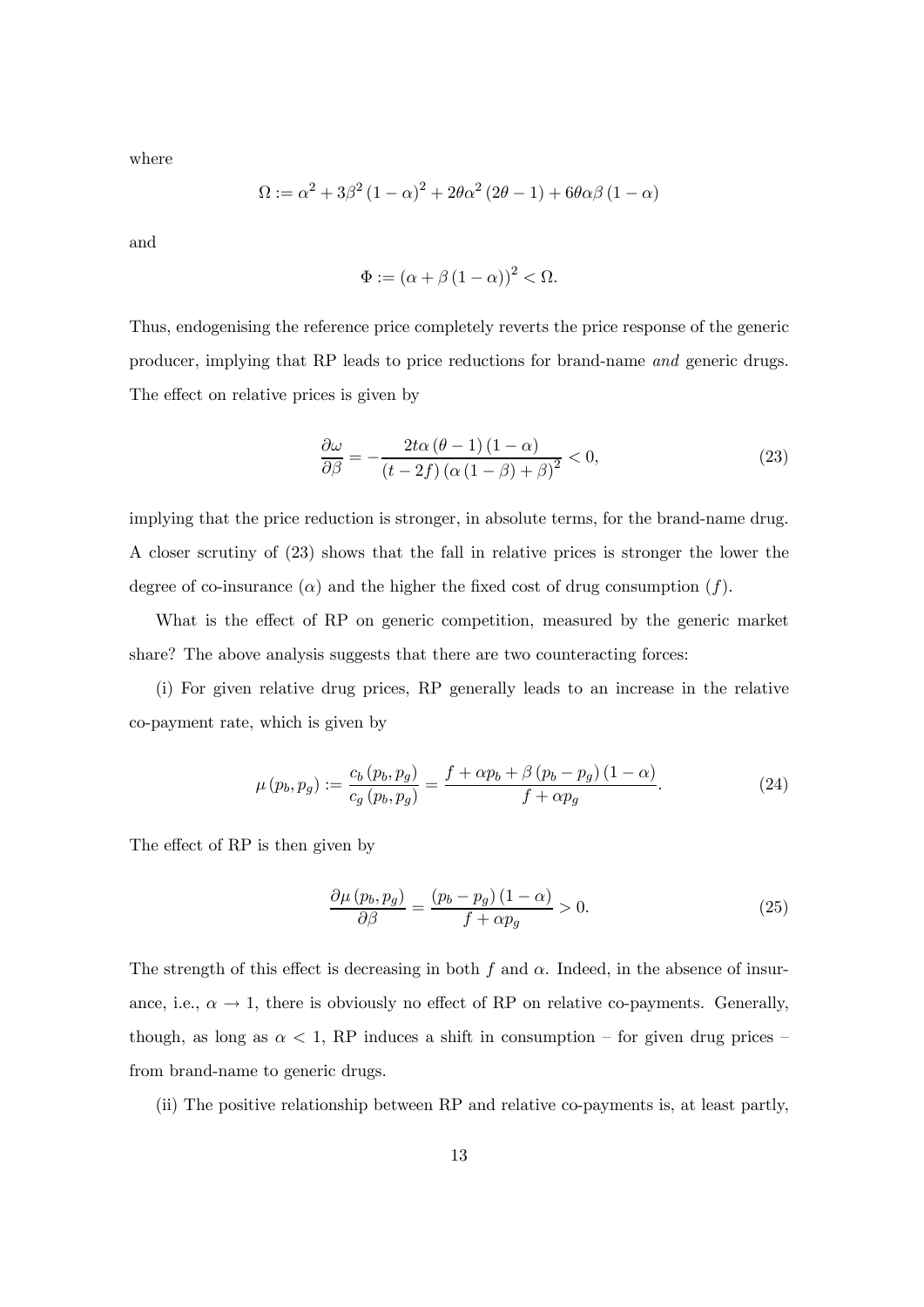compensated for by a reduction in relative drug prices, as shown by (23). All else equal, this effects leads to a shift of consumption from generic to brand-name drugs. The overall effect on market shares is thus a priori ambiguous.

Combining the two above mentioned effects, the overall impact of RP on generic competition is

$$
\frac{\partial \gamma_g^{rp}}{\partial \beta} = \frac{f \alpha \left(\theta - 1\right) \left(1 - \alpha\right) \left(t - 2f\right)}{\left(\alpha \left(3t\theta - f\left(1 + 2\theta\right)\right) + 3\beta \left(1 - \alpha\right) \left(t - f\right)\right)^2} > 0. \tag{26}
$$

Thus, in our parameterized model, the increase in the relative co-payment rate is not outweighed by the drop in relative drug prices, implying that RP leads to an increase in the generic market share. It is also straightforward to confirm that the positive effect of RP on generic market shares is weaker the higher the degree of coinsurance, i.e.,  $\frac{\partial^2 \gamma_g^{rp}}{\partial \alpha \partial \beta} < 0$ . Notice also that the net effect of RP on generic market shares is zero if  $f = 0$ . Thus, in the special case of no fixed costs of drug consumption, the direct effect of RP on relative co-payments is fully offset by a subsequent drop in relative drug prices.

We summarise as follows:

**Proposition 3** Assume that the reference price is endogenously determined as a function of the drug prices in the market. A higher weight attached to the low-priced generic drug, implying all else equal a reduction in the reference price, will then generally lead to (i) a reduction in both brand-name and generic drug prices, (ii) a reduction in relative drug prices, (iii) an increase in the market share of generic drugs.

When assessing the effect of RP on generic competition, we have, by considering marginal changes in  $\beta$ , implicitly compared the outcome with the free pricing equilibrium, since this equilibrium coincides with the RP equilibrium in the limit  $\beta \to 0$ . However, notice that, since a binding price cap reduces generic competition (compared with free pricing), the positive effect of RP on generic market shares would be even larger if we compared with a price cap equilibrium. The drug pricing responses of replacing price cap regulation with RP are less clear, and depends on the strictness of price cap regulation.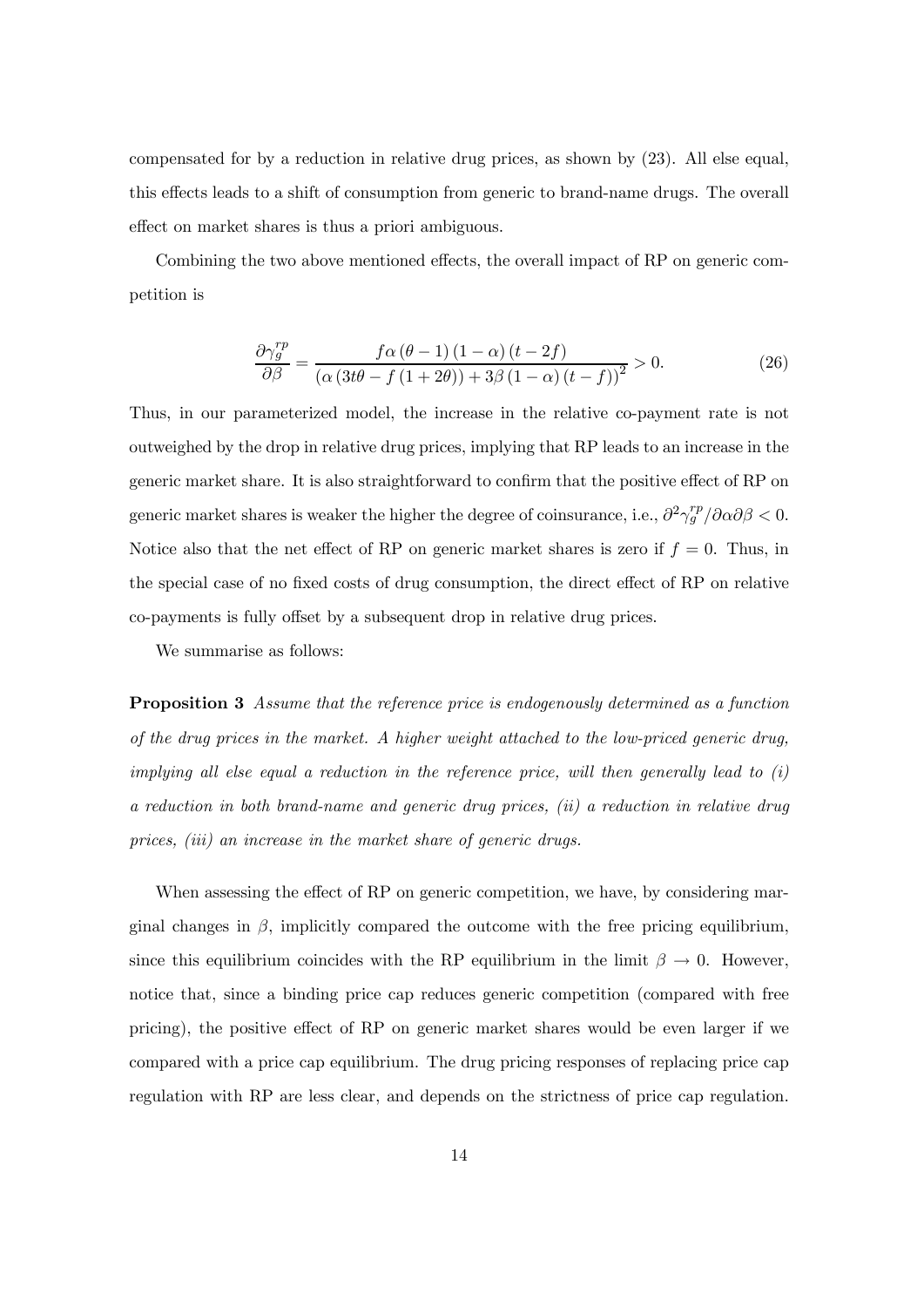If the price cap is sufficiently low, we cannot rule out the possibility that replacing this regulatory system with RP will increase drug prices. However, the fact that we observe generic competition in markets with price cap regulation suggests that, in reality, the price cap is generally set well above marginal production costs. Furthermore, the descriptive data from the policy experiment we exploit in the subsequent empirical analysis does not suggest that this is a relevant case.

Thus, based on the above theoretical analysis and discussion, the hypotheses we postulate for the empirical analysis follows from Proposition 3:

- (i) Switching from price cap regulation to RP leads to an increase in generic market shares.
- (ii) Given that price cap regulation is not excessively strict, switching from price cap regulation to RP leads to a reduction in brand-name and generic drug prices and a reduction in relative drug prices.

#### 3 Institutional background

The Norwegian pharmaceutical market is, as most other Western pharmaceutical markets, extensively regulated. The regulatory body is the Norwegian Ministry of Health and Care Services and its agency called the Norwegian Medicines Agency. Norway has adopted the European patent law system to a large extent, implying that all new chemical entities are subject to patent protection for a given period. To launch their products on the Norwegian market, pharmaceutical firms need a government approval. The approval is based on (clinical) evidence showing that the drug is not dangerous and has a positive health effect. To get the drug listed for reimbursement (blue list), the pharmaceutical firms must in addition provide evidence of a positive cost-benefit analysis.

All prescription drugs (reimbursable or not) are subject to price control. The current system is a *price cap* scheme based on international reference pricing, also called external referencing. This system was introduced in 2000, and covers all prescription drugs, both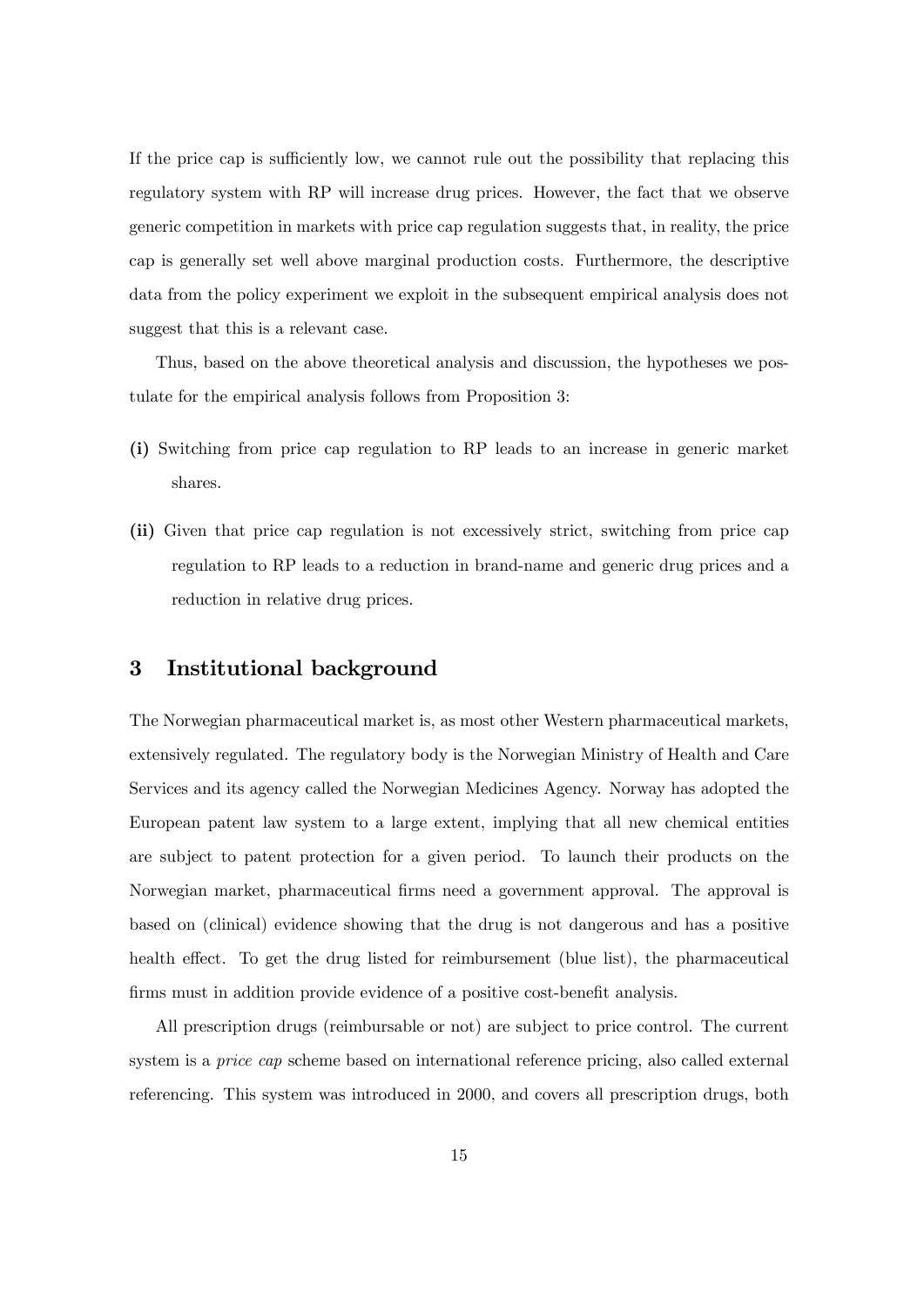on-patent and off-patent, except for those included in the reference price system. The government requires that a producer that sells a prescription drug on the Norwegian market, reports the *foreign* prices of this drug in a defined set of "comparable" countries.<sup>12</sup> The price cap, which is the maximum *domestic* price a producer can charge for its product, is then set equal to the average of the three lowest reported foreign prices of this drug. Generic versions receive the same price cap as the brand-names, but the price cap rarely binds as they are typically priced lower than the brand-name. The price cap is imposed at the wholesale level. The government then defines a maximum mark-up the pharmacies can charge, which in turn determines the price cap at the retail level for each product.

The reference price system, called index pricing, was introduced in March 2003 for a subsample of off-patent pharmaceuticals facing generic competition. Initially, the index price system covered six chemical substances: Citalopram (depression), Omeprazol (antiulcer), Cetirizin (allergy), Loratadin (allergy), Enalapril (high blood pressure) and Lisinopril (high blood pressure). In June 2004 Simvastatin (high cholesterol) was included. The choice of drugs were based on two criteria: first, they should cover a wide set of diseases, and not be concentrated within one particular disease type; second, the selected drugs should be high-volume drugs.<sup>13</sup> The government decided to terminate the system by the end of 2004, arguing that the price reductions and cost savings were lower than expected.14 Thus, in total the system ran for almost two years.

In calculating the index (reference) price, the government first clustered together drugs with the same chemical substance. Within each substance group, drugs were classified into subgroups depending on package size and dosage in order to adjust for cost variation. Then the government calculated the index price, defined as the sales weighted average

<sup>&</sup>lt;sup>12</sup>The Norwegian basket of "comparable" countries consists of Austria, Belgium, Danmark, Finland, Germany, Irland, the Netherlands, Sweden and the UK. Southern and Eastern European countries, as well as France and Switzerland, are excluded. If the product is not yet launched in any of the countries in the basket, the price cap will be determined by negotiations between the producer and the regulator.

<sup>&</sup>lt;sup>13</sup>The first criterion is helpful for identification purposes since it provides us with a proper control group. The second criteria could potentially be a problem if the selected drugs differ from the non-selected drugs. In Section 4, we therefore perform a pre-test, showing no significant differences in prices and market shares for the treatment (reference priced drugs) and the control (price capped drugs) group.

 $14$ The decision was based on an evaluation report, using data until February 2004. As will be shown below, our analysis strongly indicates that the evaluation was carried out too early. Price and market share effects became substantial after some time, especially during 2004.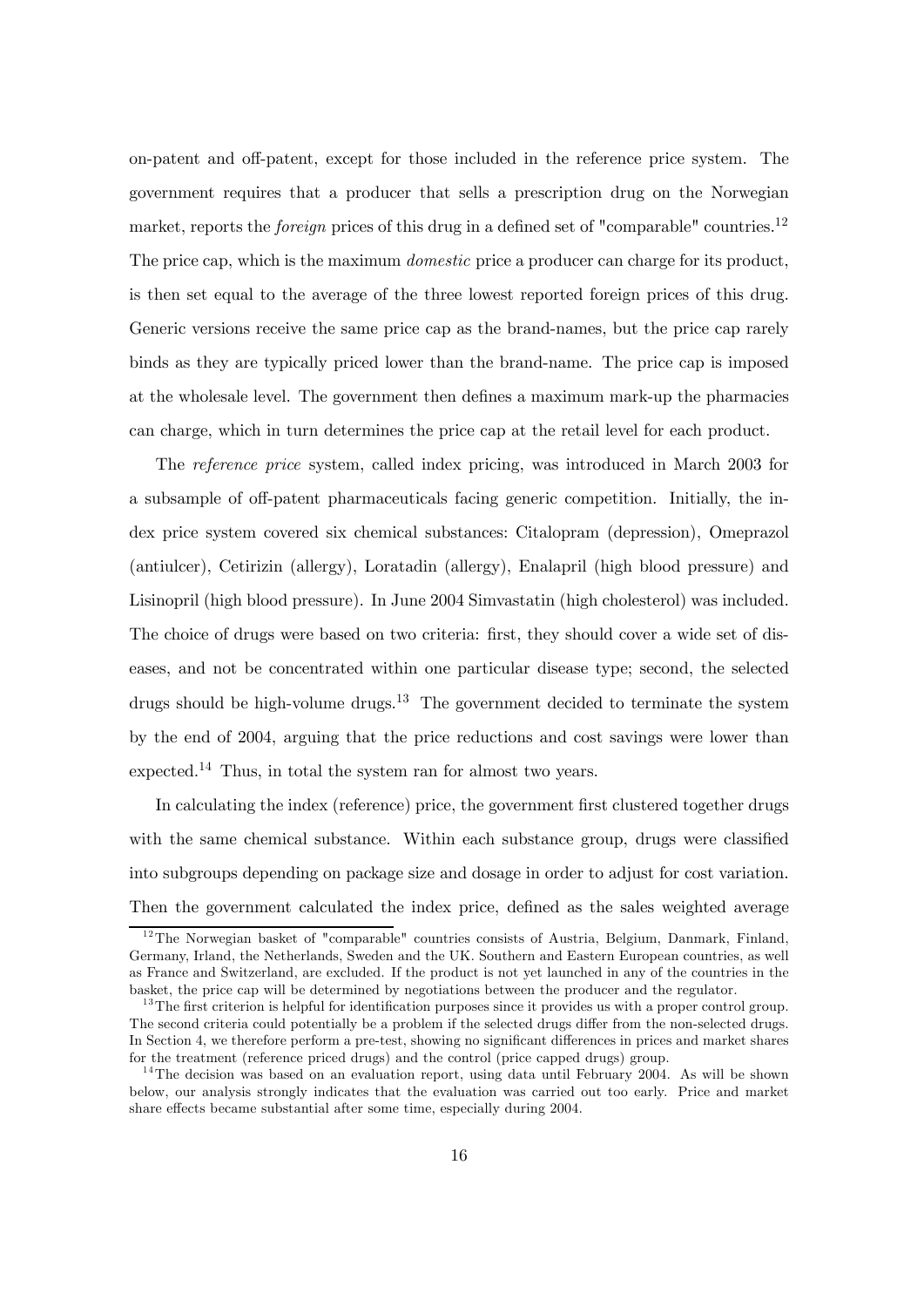brand-name and generic price, for each subgroup. For the six chemical substances initially included, there were 16 index prices in total. The government repeated this exercise every three months, resulting in a revised index price for every quarter of a year. Thus, if generics increase their market share and/or there is a net price reduction in brand-name and generic prices, this would induce a lower index price for the next period. In other words, the index price system can be classified as an *endogenous* reference price system, as explained in the theory section (Section 2).

The index price system provided strong incentives for generic substitution at pharmacy level. The pharmacies obtained the positive margin of selling a (generic) drug priced lower than the reference price. However, they also faced the negative margin of selling a (brand-name) drug priced higher than the reference price. Thus, we would expect that the pharmacies would suggest a generic substitute to patients unless the physicians made reservations on the prescriptions, which they could do if they provided a particular reason (e.g., drug compliance for old patients).

However, if the patients refused generic substitution, they had to cover the price difference between the higher priced brand-name drug and the index price, as common under reference pricing. In addition, patients in Norway are required to pay coinsurance, which is currently 36 percent of the price of the drug chosen, with an expenditure cap of 400 NOK per script and 1,350 NOK per year. All drug expenditures above these caps would be fully covered by the social security scheme.

#### 4 Data and descriptive statistics

In the empirical analysis we use data from Farmastat.<sup>15</sup> Their database includes information on sales value and volume for each package of drugs sold at the Norwegian pharmaceutical market. Values are in pharmacy purchase prices and volumes in defined daily doses (DDD) for the active substance according to the ATC-code system.<sup>16</sup> The

<sup>&</sup>lt;sup>15</sup>Farmastat is a company specialised in provision of pharmaceutical statistics. The company is owned by the Norwegian Association of Pharmaceutical Manufacturers.

 $16$ The ATC-code system is used by the World Health Organization to classify pharmaceutical substances according to their chemical, pharmacological and therapeutic properties. Pharmaceuticals sharing the same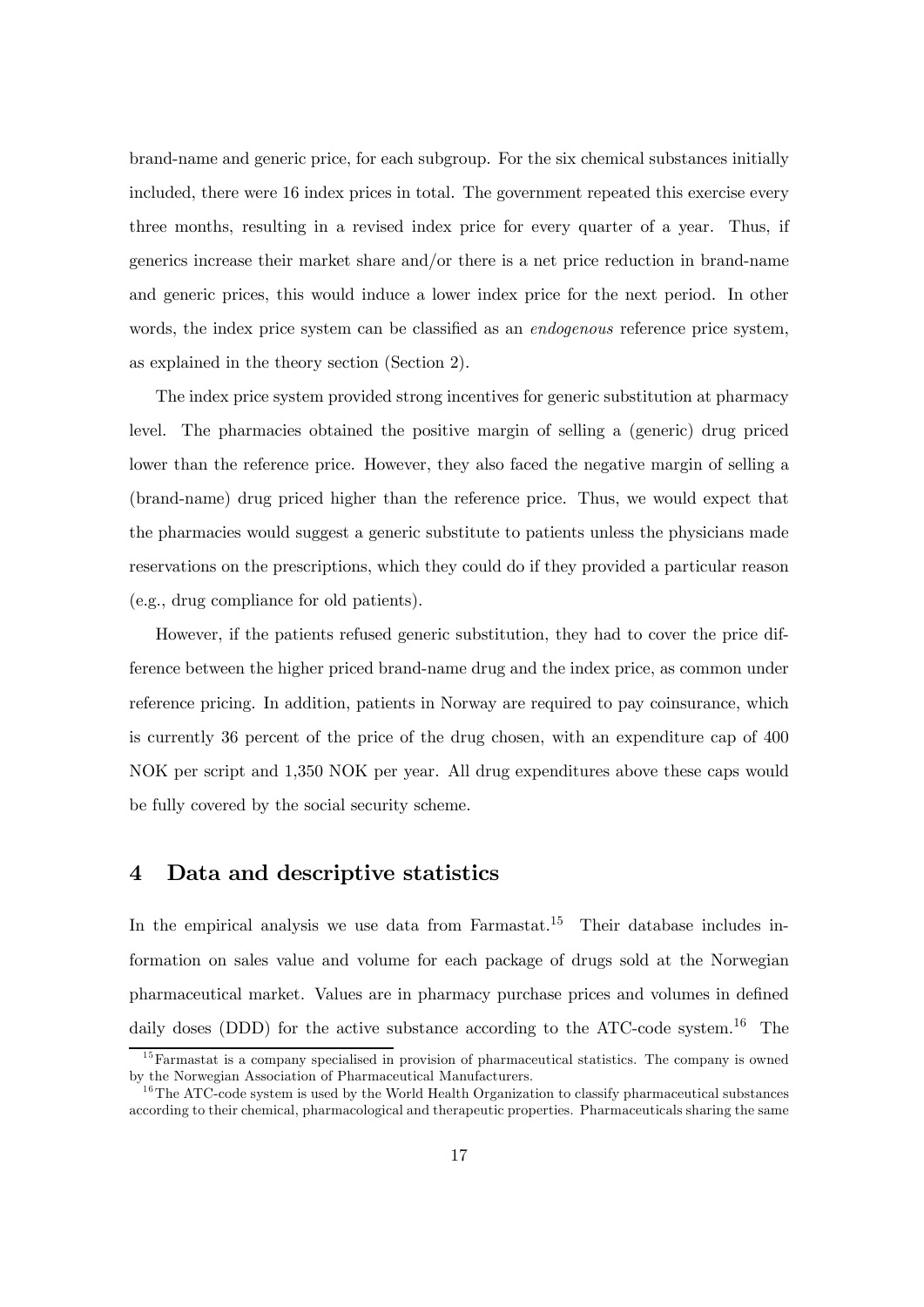database also provides detailed information about product name, manufacturer, launch date, whether the product is a brand-name or a generic drug, package size, dosage, etc.

From this database we have information on all off-patent prescription drugs within the 40 largest ATC groups (in terms of sales volume) over a four year period from 1st of January 2001 to 31st of December 2004. Our empirical strategy relies on a comparison of drugs subject to reference pricing with drugs under price cap regulation. Since most of the drugs in the index price system faced generic competition for a relatively short period before they came subject to the reform, we only include molecules with generic entry after 1st of January 1998 in our sample. This leaves us with 24 ATC groups. Table 1 lists main characteristics of these molecules.

#### [ Table 1 about here ]

The "Market share" variable in Table 1 gives the proportion of sales of brand-names compared to sales of generics within each ATC group. The "Relative price" variable is calculated as brand-name prices divided by the quantity weighted average of generic drug prices for each substance. All prices are deflated using the consumer-price index. The table also provides information the number of generic competitors within each of the 24 substances, as well as the degree of therapeutic competition measured by the number of ATC groups having the same three first characters in their ATC code. In the analysis we divide time into periods of one month. Substances that face generic competition over the total sample period are therefore represented with 48 observations in the data set. Finally, there is a column indicating whether or not the substance is exposed to reference pricing.17

The main objective in the empirical analyses is to test the hypotheses following from Proposition 3 in Section 2. The first hypothesis postulates that when switching from price

seven-digit ATC-code have the same ingredients and are considered equivalent in the treatment of a given disease.

 $17$ Notice that the ATC group C10AA01 (simvastatin) was included in the reference price system in June 2004, while the rest of the ATC groups subject to reference pricing was included when the reform was initiated in March 2003.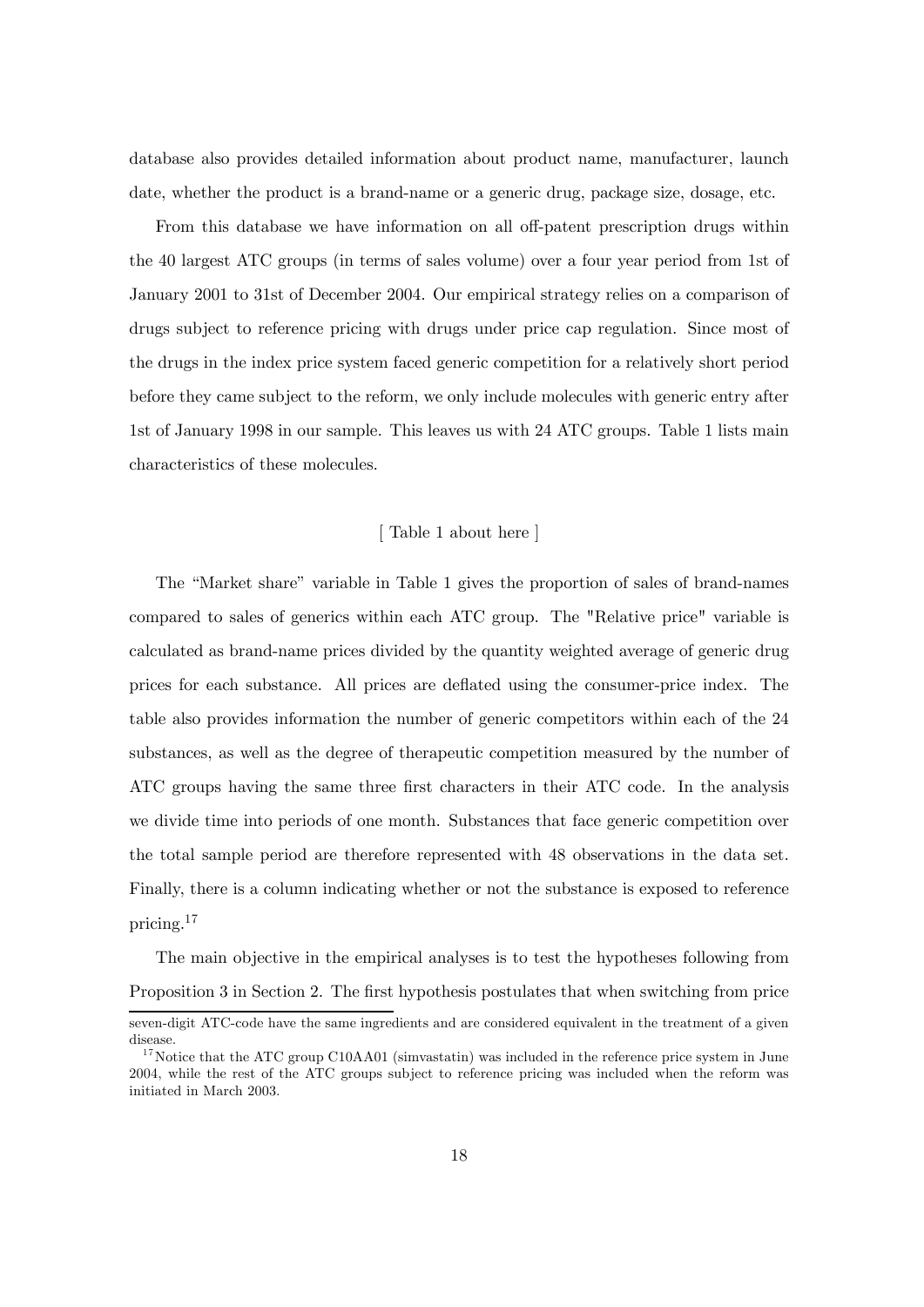cap regulation to reference pricing one would expect an increase in generic market shares. In Table 2 we compare average market shares for brand-names subject to reference pricing before and during the reference pricing period with average market shares for brand-names subject to price cap regulation over the same period. From the table we see that while there has been a decrease in brand-name market shares for both groups, the decrease is substantially larger for the drugs subject to reference pricing.

#### [ Table 2 about here ]

Our second hypothesis postulates that when switching from price cap regulation to reference pricing, one would expect a reduction in brand-name and generic drug prices, and a reduction in relative drug prices. The descriptive statistics in Table 2 seem to confirm this. For drugs subject to reference pricing, we see a reduction in the average price for both brand-names and generics, with the effect being stronger for the brandnames, resulting in an 8.5 percent decrease in relative prices. The changes in relative and average prices for drugs subject to price cap regulation are much more modest over the same period.

#### 5 Empirical method and results

In this section we analyse the effect of introducing reference pricing on three different outcomes. First, we focus on how reference pricing impact relative branded-generic prices in order to test whether prices tend to converge towards the reference price. We also estimate the effects on average brand-name prices and average generic prices separately, such that we can determine which prices that drive potential changes in the relative prices. Second, we analyse the impact of reference pricing on generic competition, measured inversely by brand-name market shares. Finally, we estimate the impact of reference pricing on average prices at molecule level, which enable us to draw some policy implications of the policy reform.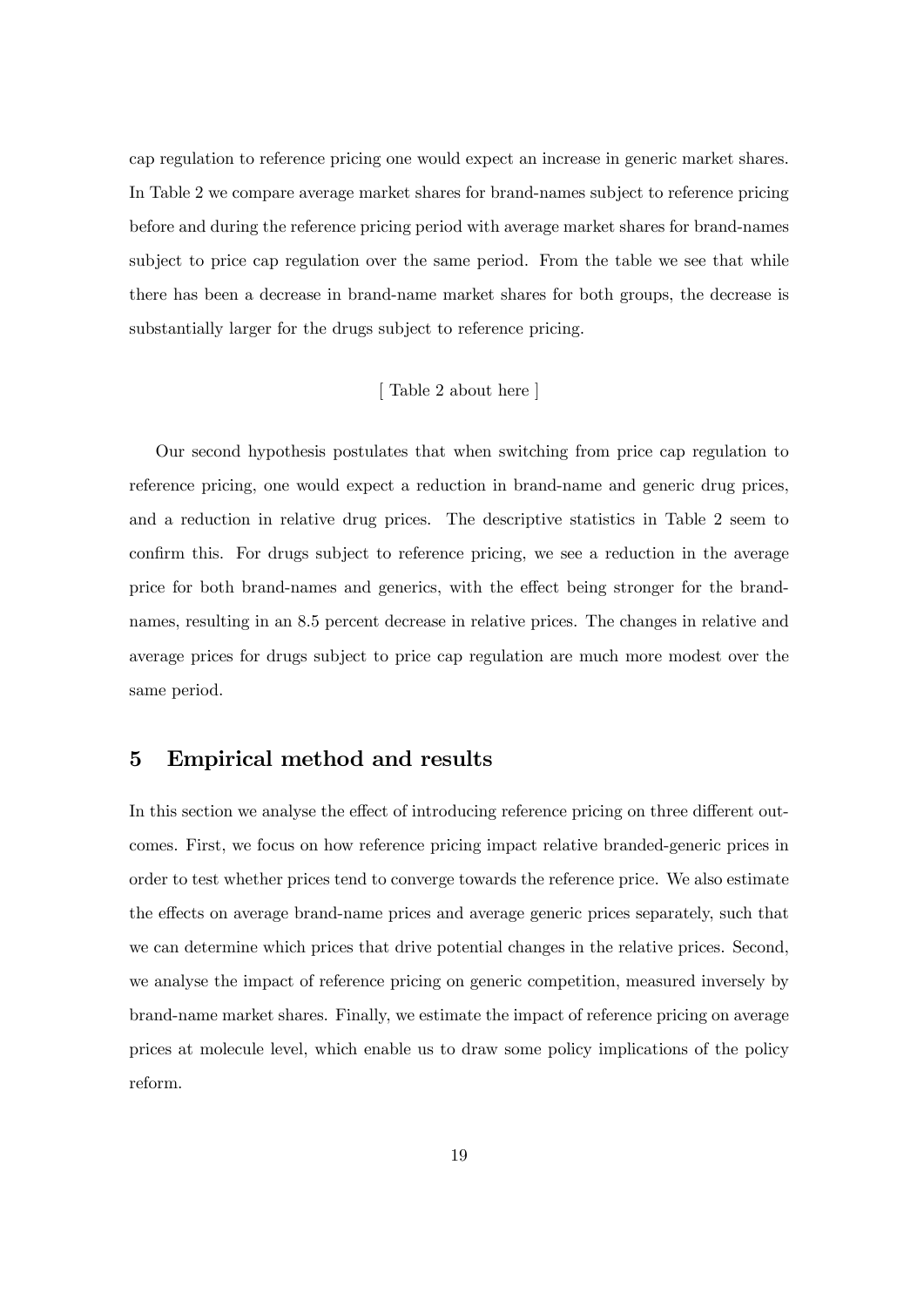Our estimating strategy relies on a comparison of the seven molecules affected by reference pricing (the treatment group) to similar molecules not subject to reference pricing (the control group). Having panel data, we are able to compare inter-temporal variation in outcomes before and after the imposition of the reform. Therefore, identification relies not only on before-after comparison, but also on comparison of variations in outcomes for molecules subject to reference pricing with variation in outcomes for molecules not subject to this reform.

In the analyses, we estimate different versions of the following fixed effect model:

$$
Y_{it} = \mathbf{X}'_{it}\boldsymbol{\beta} + a_i + \delta_t + \alpha D_{it} + \varepsilon_{it},\tag{27}
$$

where  $Y_{it}$  is one of three outcomes (relative prices, brand-name market share, or average molecule prices) described above for molecule i at time t.  $a_i$  is a molecule fixed effect,  $\delta_t$ is a period specific effect common to all molecules,  $\varepsilon_{it}$  represents unobserved time varying factors that affect outcomes,  $\mathbf{X}'_{it}$  contains observable variables, and  $D_{it}$  is a dummy variable indicating whether or not molecule  $i$  is subject to reference pricing at time  $t$ . The effect of introducing reference pricing is captured by  $\alpha$  and the effect of the control variables by the vector  $\beta$ .

An important assumption is that  $\varepsilon_{it}$  is uncorrelated with  $D_{it}$  (as well as with  $\mathbf{X}'_{it}$  and  $\delta_t$ ). This implies that, after controlling for covariates and molecule specific effects in the pre-reform period, the price trends for drugs subject to reference pricing should not differ from price trends for drugs subject to price cap regulation. A test of this assumption is presented in Table 3.

#### [ Table 3 about here ]

Here we only use observations *prior to* the reference price reform. In order to compare the pre-reform trends in prices and market shares for drugs in the treatment and control group, we include interactions between the period dummies and a variable indicating treated molecules (in the post-reform period). If the interactions are insignificant, this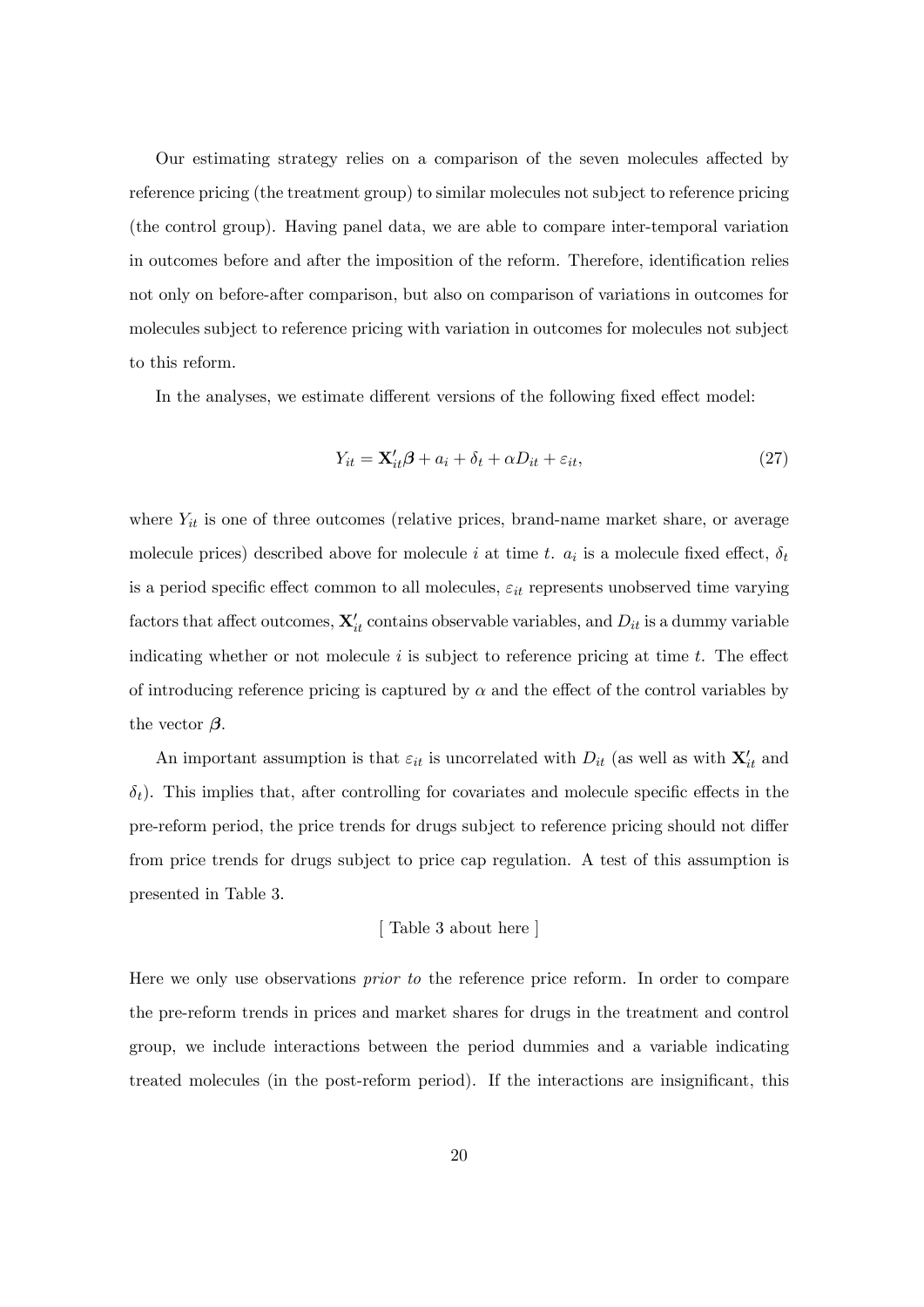is an indication of a legitimate control group, i.e., that unobservable factors affecting prices are uncorrelated with the probability that a given molecule is in the treatment group. As evident from Table 3, all interactions are statistically insignificant in all three models. In addition, F-tests suggest that the interactions are jointly insignificant. These results indicate that market shares, relative prices and average prices for drugs in the two different groups are following the same general trend before the reference pricing reform was implemented. We therefore conclude that the comparison group is legitimate.

We start out by examining the impact of reference pricing on relative prices, where relative prices are measured as the ratio of brand-name prices and the volume-weighted average generic prices. The results from this regression are presented in column 2 in Table 4. Controlling for the number of therapeutic competitors, and period and molecule specific effects, we find that reference pricing has a negative, though weak, significant effect on relative prices.

#### [ Table 4 about here ]

A possible explanation for the decline in relative prices could be price convergence towards the reference price, as suggested by Danzon and Liu (1996) and Danzon and Ketcham (2004). However, as shown in the theory section, such price convergence only happens if the reference price is exogenous, i.e. fixed at some level between the brandname and the generic price. If the reference price is endogenous, then the generic producers have a strategic incentive to lower their price in order to reduce the reference price, which makes the brand-name relatively more expensive. If this is the case, the reduction in relative prices must be caused by a larger reduction in brand-name prices than in generic prices.

To decompose the effect of reference pricing on relative prices, we estimate a fixed effect model where we use the logarithm of average prices of brand-names and generics as the dependent variable (thus having two price observations per molecule per time period). By including an interaction between the reference price indicator and the brand-name indicator, we can separate the price effect of reference pricing on brand-names from the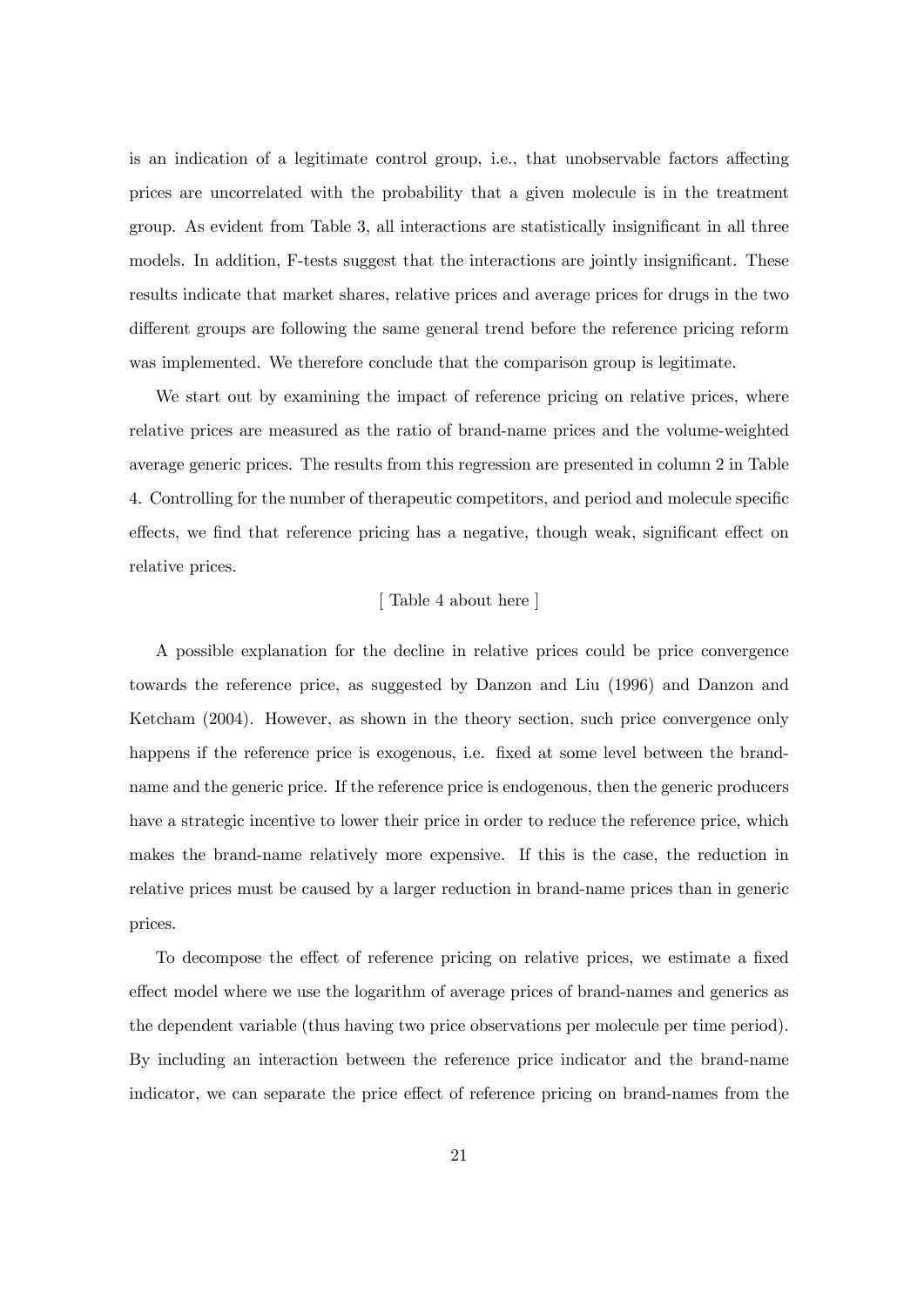price effect on generics. In the regression we include a brand-name dummy and further control for the number of generic and therapeutic competitors. The results from the regression are reported in Table 5.

#### [ Table 5 about here ]

We see that reference pricing leads to a reduction in both brand-name and generic prices. The estimated decrease in average prices is quite substantial; around 21 percent for generics and 36 percent for brand-names. Thus, the (weak) negative impact of reference pricing on relative prices is due to a larger drop in brand-name than generic prices. Since the reference price in Norway was calculated as a weighted average of brand-name and generic prices, this can explain why we do not observe price convergence in our data.

We then turn to the analysis of the impact of reference pricing on generic competition. The effect of reference pricing on generic competition is not a priori evident, as pointed out in the theory section. Reference pricing changes the co-payment structure, making the brand-name drug relatively more expensive than the generics, which increases the generics' market share for given prices. However, the brand-names respond to reference pricing by lowering their prices in order to retain their market shares. The net effect on market shares is thus determined by the relative strength of these two counteracting effects.

The dependent variable in the analysis is the brand-names' market shares (as a percent). This measure of generic competition has been used in previous work, for instance, Aronsson et al.  $(2001)^{18}$  In the regressions we control for molecule and period specific effects, as well as the number of therapeutic competitors, and the relative price between brand-names and generics. The results are presented in column 3 in Table 4 above.

We find that the imposition of reference pricing leads to a significant (13.8 percent) reduction in brand-name market shares. Since we control for relative prices in the regression, we can interpret this decrease as a direct demand response to reference pricing and

 $1<sup>8</sup>$  Alternatively, we could measure the effect on the number of generic competitors, the Herfindahl-index, etc. The measures are, however, highly correlated and provide qualitatively similar results.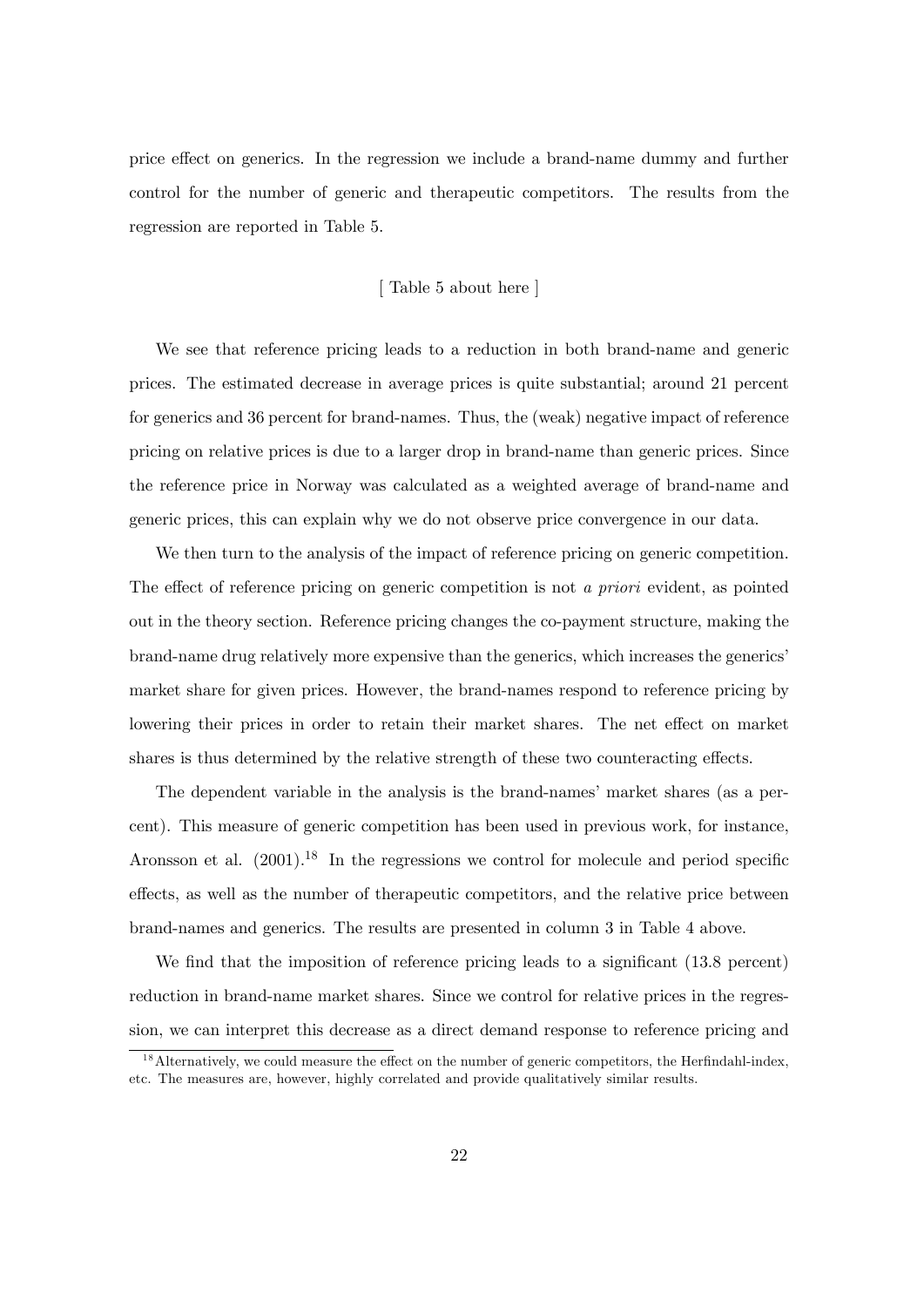the corresponding change in the co-payment structure. The brand-name price responses pull in the opposite direction, but we find that the effect is neglible, and that changes in relative prices have no significant impact (at the five percent level) on the brand-name market shares in the regression.

A potential problem in this regression is that relative prices might be endogenous. While relative branded-generic prices might explain market shares, market shares might also influence firms price setting and thus relative prices. We therefore employ a fixed effect IV-model where we use relative prices in period  $t - 1$  as an instrument. The results from the IV-regression are, however, quite similar to the results presented in Table 4 (see Table A.1 in Appendix A). We therefore choose not to focus on the results from this regression.

Finally, we quantify the effect of reference pricing on average molecule level prices. Qualitatively, the impact on average prices is evident, since we have established that reference pricing leads to lower brand-name and generic prices as well as lower brandname market shares. However, for policy implications it is of interest to quantify the effect.

The dependent variable in the regression is the logarithm of the average price at molecule level, where we use the market shares of brand-names and generics as weights. We control for molecule and time period specific effects, as well as the number of generic and therapeutic competitors within each ATC code.

#### [ Table 6 about here ]

As evident from Table 6, we find that reference pricing lowers average molecule prices with more than 30 percent. This is a quite significant price reduction, especially when taking into account that Norway has a relatively strict price cap regime, as explained in Section 3. Since total demand for prescription drugs is highly price inelastice, the 30 percent reduction in average molecule prices strongly indicates substantial cost savings of introducing reference pricing in the pharmaceutical off-patent market.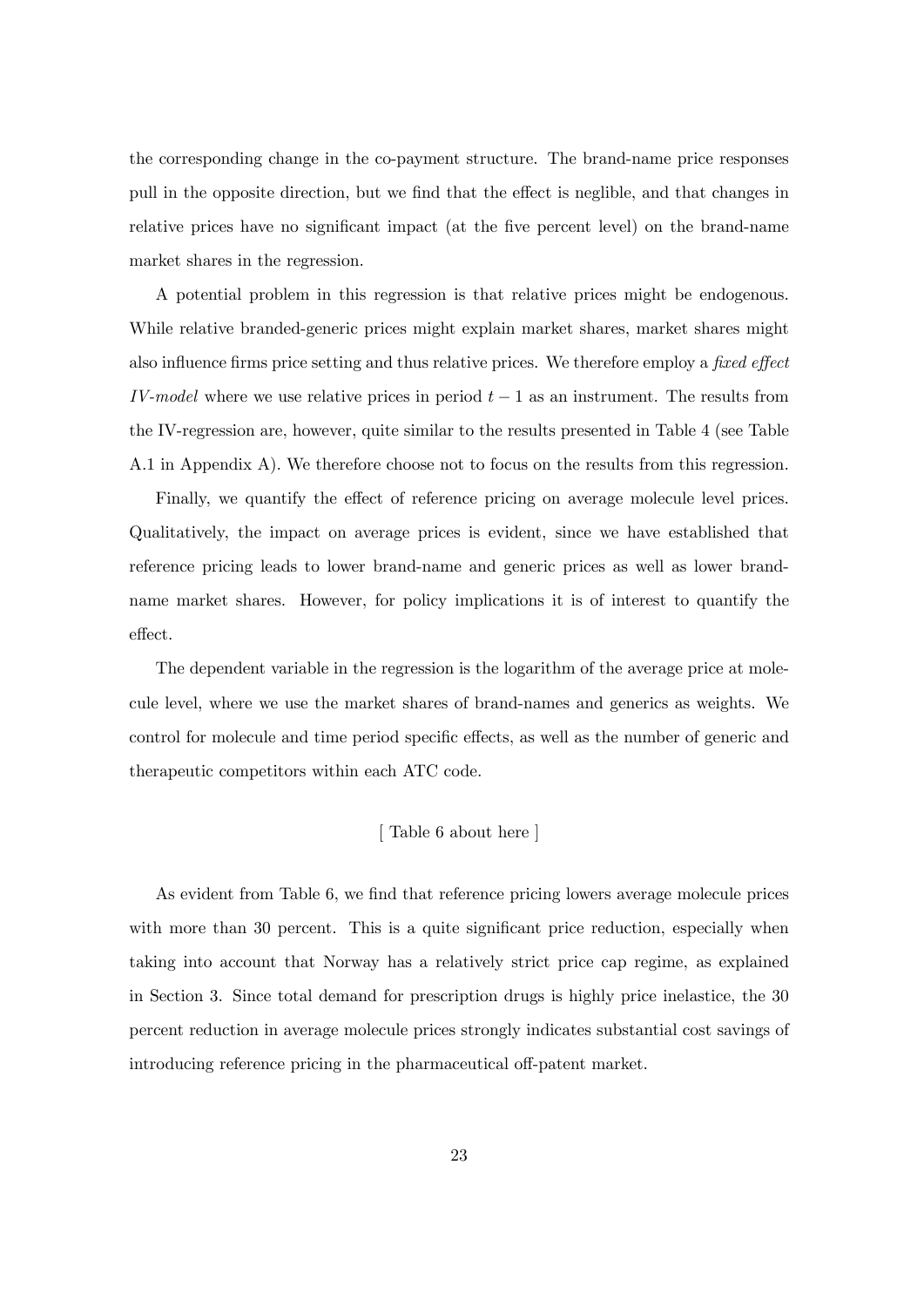#### 6 Concluding Remarks

In this paper, we have analysed the relationship between regulation, generic competition and pharmaceutical prices. In the theoretical part of the paper, we have applied a vertical differentiation model to derive two main predictions for the subsequent empirical study: (i) Switching from price cap regulation to RP leads to an increase in generic market shares; (ii) Given that price cap regulation is not excessively strict, switching from price cap regulation to RP leads to a reduction in brand-name and generic drug prices and a reduction in relative drug prices. In the empirical part of the paper, we have exploited a natural policy experiment — where reference pricing replaced price cap regulation for only sub-sample of the off-patent drugs on the Norwegian market — to identify price and competition effects of the two regulatory regimes.

Our paper provides three main findings. Compared with price cap regulation, (i) RP leads to price reductions of both brand-names and generics, with the effect being stronger for the former group of drugs, resulting in (slightly) lower relative prices; (ii) RP stimulates generic competition by substantially lowering the brand-names' market shares; and (iii) RP results in considerably lower average prices at molecule level, suggesting substantial cost savings. Thus, for the off-patent market, reference pricing is clearly more favourable than price cap regulation.

By way of conclusion, we would like to identify a couple of aspects that might potentially reduce the strength of our conclusions. First, there might be unintended cross-price effects of reference pricing to non-referenced, therapeutic substitutes, as shown — theoretically and empirically  $-$  by Brekke et al. (2007a,b). If the therapeutic substitutes also are off-patent, this might not be a problem. However, if the therapeutic substitute is an on-patent product, then reference pricing might negatively affect the patent rent by inducing lower prices. Second, reference pricing might also induce unintended trade-off between patient health gains and co-payments (see, e.g., Lopez-Casasnovas and Puig-Junoy, 2000). If patients trade-off health gains of drug therapy against co-payments, then radical changes in co-payments induced by reference pricing might lead some patients to choose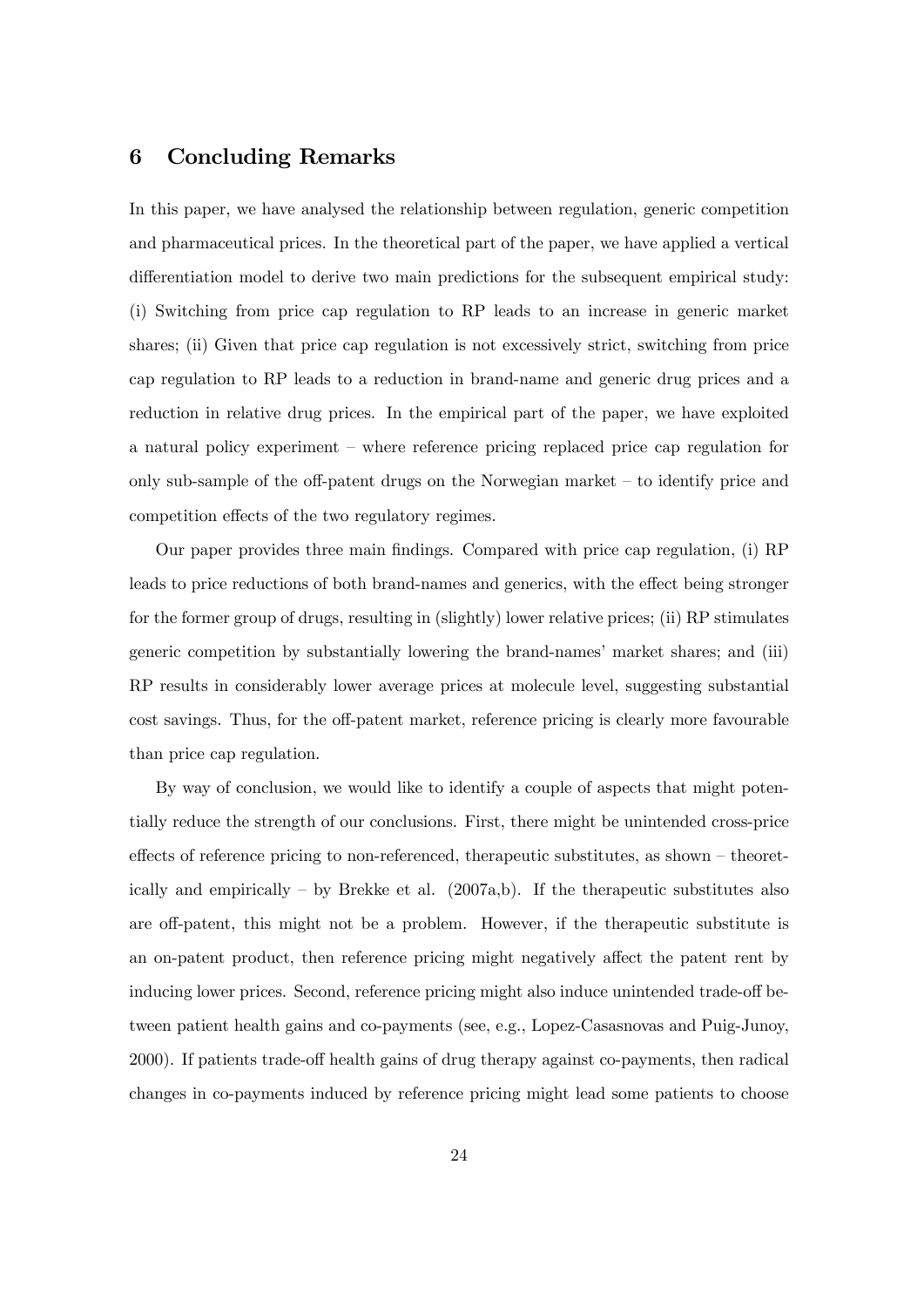a less suitable and/or lower quality drug. This problem is perceived to be more severe under therapeutic than generic reference pricing. However, Brekke et al. (2007b) show, in a theoretical analysis, that this is not necessarily correct.

Effects of regulatory regimes, like price cap regulation and reference pricing, on innovation incentives and health outcomes are two very important issues that deserve to be examined much more carefully.<sup>19</sup> However, both issues are clearly beyond the scope of the present study, so we leave them for future research.

#### 7 Appendix A: Fixed effect IV-model

[ Tabel A.1 here ]

#### References

- [1] Aronsson, T., Bergman, M.A., Rudholm, N., 2001. The impact of generic drug competition on brand name market shares — Evidence from micro data. Review of Industrial Organization 19, 425-435.
- [2] Bergman, M.A., Rudholm, N., 2003. The relative importance of actual and potential competition: empirical evidence from the pharmaceuticals market. Journal of Industrial Economics LI, 455-467.
- [3] Bommier, A., Jullien, B., Bardey, D., 2006. Retail price regulation and innovation: reference pricing in the pharmaceutical industry. University of Toulouse, Mimeo.
- [4] Brekke, K.R., Grasdal, A.L., Holmås, T.H., 2007a. Regulation and pricing of pharmaceuticals: reference pricing or price cap regulation? CESifo working paper no 2059.
- [5] Brekke, K.R., Königbauer, I., Straume, O.R., 2007b. Reference pricing of pharmaceuticals. Journal of Health Economics 26, 613-642.

<sup>&</sup>lt;sup>19</sup>There is a recent theoretical paper by Bommier et al.  $(2006)$  on the impact of (therapeutic) reference pricing on pharmaceutical innovation.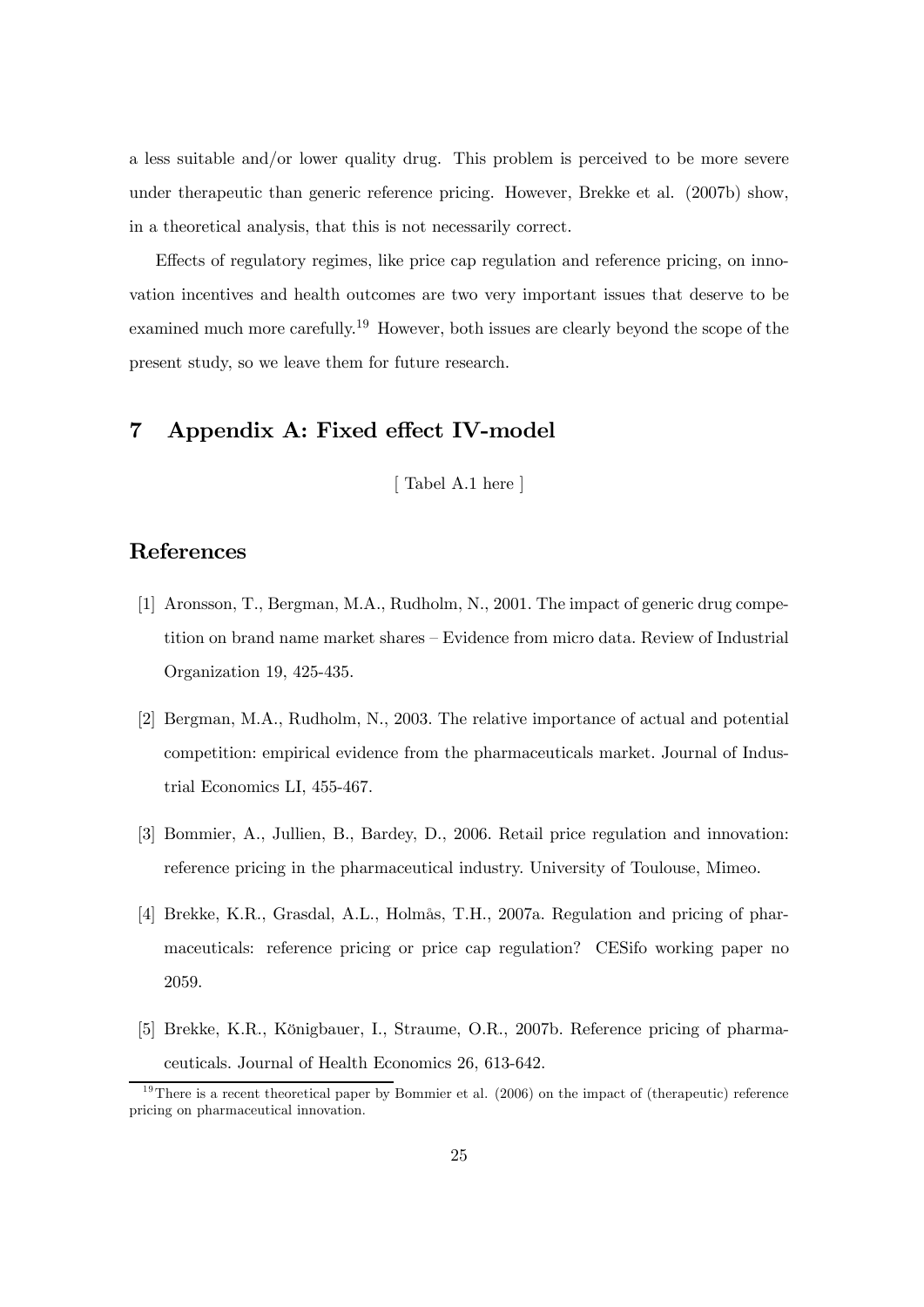- [6] Danzon, P.M., Lui, H., 1996. Reference pricing and physician drug budgets: the German experience in controlling pharmaceutical expenditures. Working paper, The Wharton School, University of Pennsylvania.
- [7] Danzon, P.M., 1997. Pharmaceutical Price Regulation: National Policies versus Global Interests. American Enterprise Institute Press, Washington.
- [8] Danzon, P.M., Chao, L.-W., 2000. Does regulation drive out competition in pharmaceutical markets? Journal of Law & Economics XLIII, 311-357.
- [9] Danzon, P.M., Ketcham, J.D, 2004. Reference pricing of pharmaceuticals for Medicare: Evidence from Germany, The Netherlands and New Zealand. Frontiers in Health Policy Research, vol. 7, Cutler, D.M, Garber A.M., (eds.) National Bureau of Economic Research and MIT Press.
- [10] Frank, R.G., Salkever, D.S., 1997. Generic entry and the market for pharmaceuticals. Journal of Economics & Management Strategy 6, 75-90.
- [11] Grabowski, H.G., Vernon, J., 1992. Brand loyalty, entry, and price competition in pharmaceuticals after the 1984 Drug Act. Journal of Law and Economics 35, 331- 350.
- [12] Hellerstein, J.K., 1998. The importance of the physician in the generic versus tradename prescription decision. RAND Journal of Economics 29, 108-136.
- [13] Huskamp, H.A., Rosenthal, M.B., Frank, R.G., Newhouse, J.P., 2000. The Medicare prescription drug program: How will the game be played? Health Affairs 19(2), 18-23.
- [14] Kanavos, P., 2001. Overview of pharmaceutical pricing and reimbursement regulation in Europe. Commission of the European Communities, Dg Enterprise, November.
- [15] Kanavos, P., Reinhardt, U., 2003. Reference pricing for drugs: Is it compatible with U.S. health care. Health Affairs 22(3), 16-30.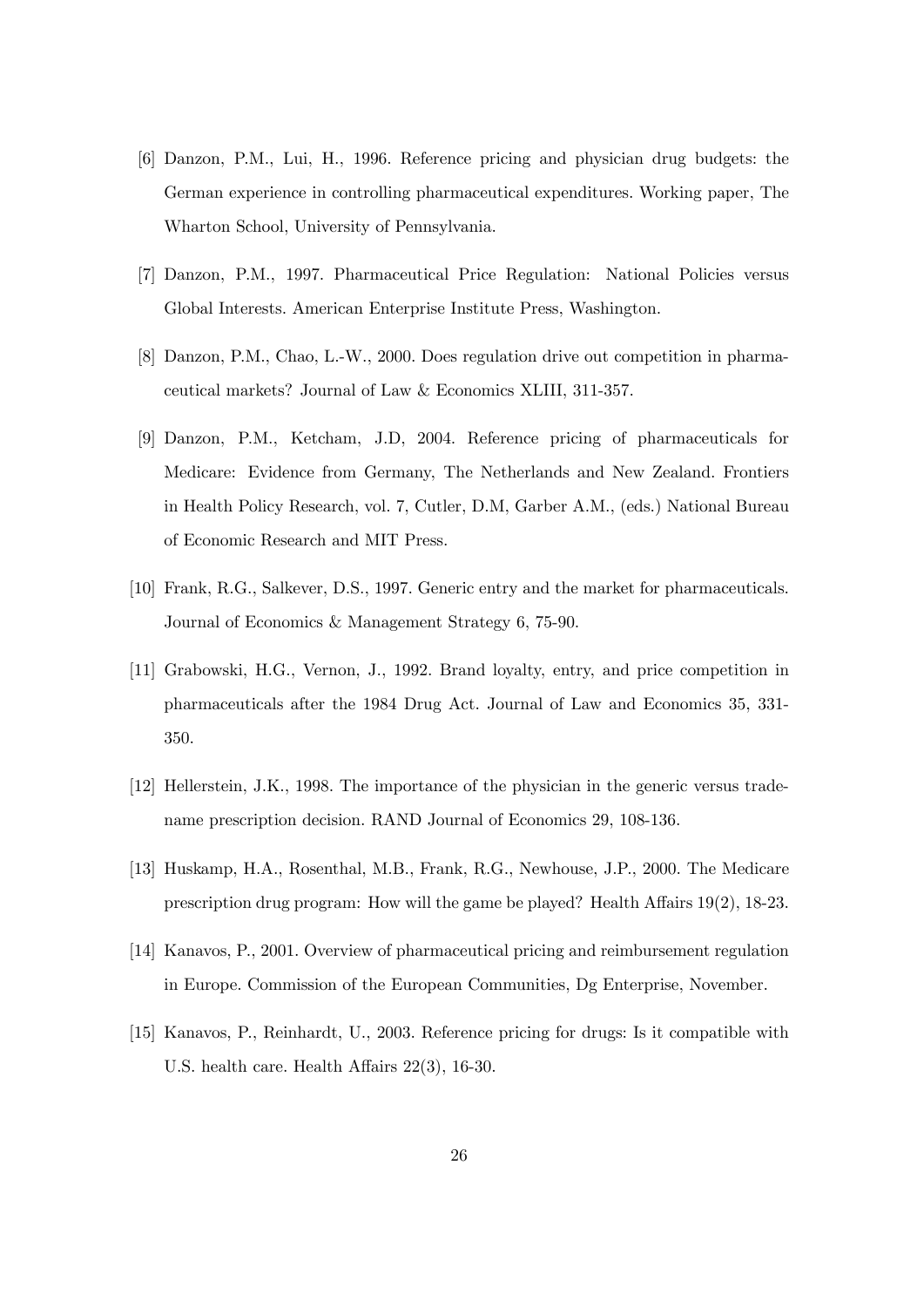- [16] Königbauer, 2007. Advertising and generic market entry. Journal of Health Economics, 26, 286—305.
- [17] Leibowitz, A., Manning, W.G., Newhouse, J.P., 1985. The demand for prescription drugs as a function of cost-sharing. Social Science and Medicine 21, 1063-1069.
- [18] Lopez-Casasnovas, G., Puig-Junoy, J., 2000. Review of the Literature on Reference Pricing, Health Policy 54, 87-123.
- [19] Newhouse, J.P., 1993. Free for All? Lessons from the RAND Health Experiment. Cambridge, Mass.: Harvard University Press.
- [20] Pavcnik, N., 2002. Do pharmaceutical prices respond to potential patient out-ofpocket expenses? RAND Journal of Economics 33(3), 469-487.
- [21] Scherer, F.M., 2000. The pharmaceutical industry. In: Cuyler, A.J., Newhouse, J.P. (Eds.), Handbook of Health Economics. North Holland, Elsevier, Amsterdam, Chapter 25.
- [22] Scott Morton, F.M., 2000. Barriers to entry, brand advertising, and generic entry in the US pharmaceutical industry. International Journal of Industrial Organization, 18, 1085-1104.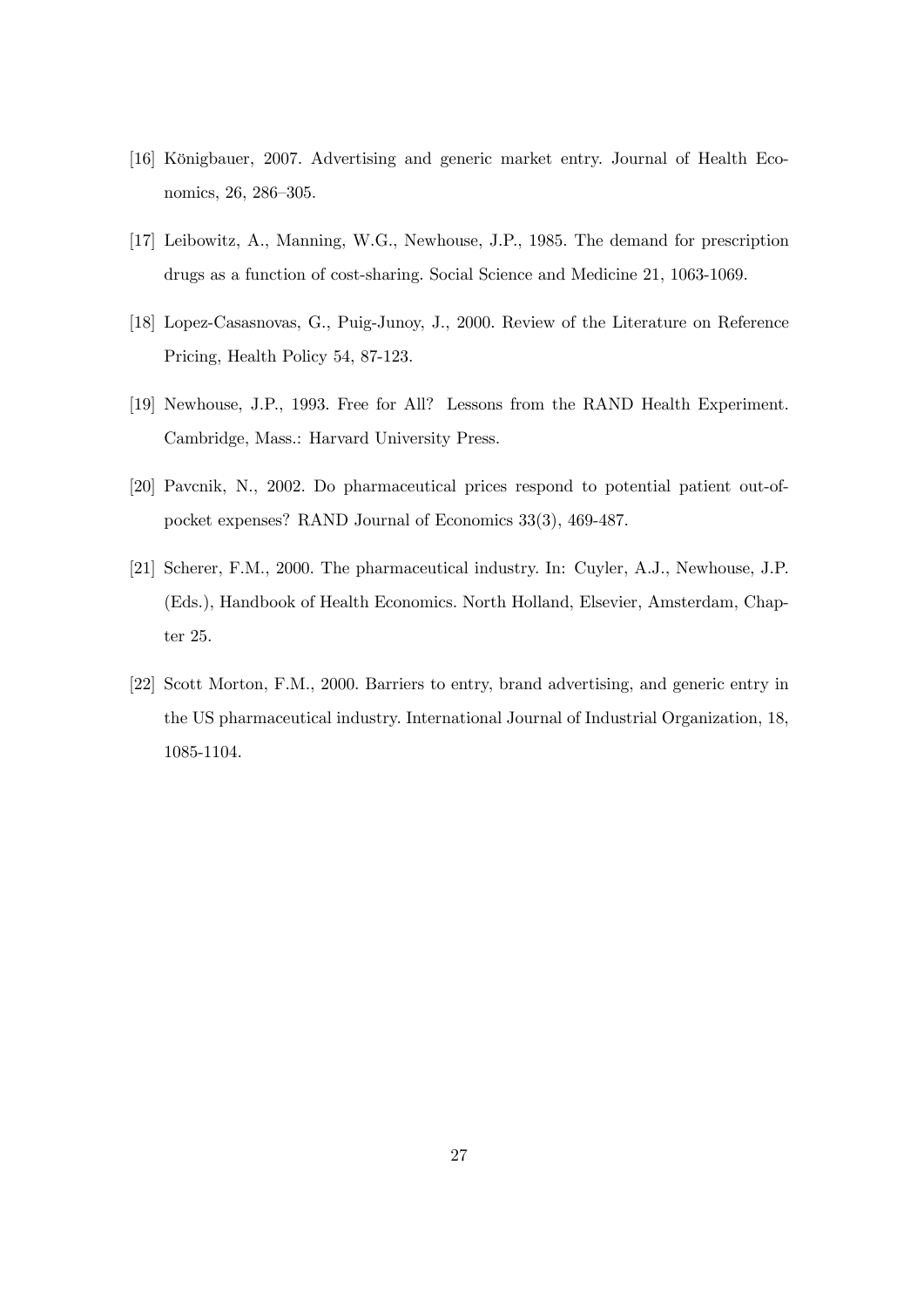### **Tables**

| ATC-code                         | Market share  | Relative   | Subject to     | Number                | Number of                 | Number of    |
|----------------------------------|---------------|------------|----------------|-----------------------|---------------------------|--------------|
|                                  |               | price      | ref. pricing   | of                    | therapeutic               | Observations |
|                                  |               |            |                | generics <sup>1</sup> | competitors. <sup>2</sup> |              |
| A02BC01                          | 68.86 (14.03) | 1.28(0.09) | Yes            |                       | 9                         | 48           |
| A10BA02                          | 81.84 (4.72)  | 1.23(0.13) | No             | 5                     | 9                         | 48           |
| A10BB01                          | 95.24 (7.81)  | 1.26(0.11) | N <sub>o</sub> |                       | 9                         | 33           |
| <b>C08CA01</b>                   | 50.39 (15.14) | 1.35(0.15) | Yes            | 5                     |                           | 10           |
| C09AA02                          | 71.03 (21.77) | 1.54(0.16) | Yes            | 6                     | 4                         | 48           |
| C09AA03                          | 71.93 (21.92) | 1.54(0.14) | Yes            | 5                     |                           | 48           |
| CO9BAO2                          | 58.48 (10.96) | 1.32(0.05) | N <sub>0</sub> | 2                     |                           | 24           |
| C <sub>10</sub> A <sub>A01</sub> | 58.12 (17.92) | 1.28(0.12) | Yes            | 5                     | 4                         | 21           |
| C10AA02                          | 53.19 (19.63) | 1.36(0.15) | No             |                       | 4                         | 17           |
| H02AB02                          | 30.25(5.78)   | 0.98(0.09) | N <sub>0</sub> | 2                     | 8                         | 12           |
| J01FA01                          | 75.74 (4.19)  | 1.76(0.10) | N <sub>0</sub> |                       | $\Omega$                  | 48           |
| J01MA02                          | 95.93 (8.28)  | 1.18(0.12) | No             | $\overline{2}$        | $\Omega$                  | 26           |
| M01AB05                          | 80.11 (8.00)  | 1.24(0.75) | No             | 3                     | 14                        | 48           |
| <b>N03AF02</b>                   | 98.74 (1.34)  | 2.06(0.49) | N <sub>o</sub> |                       | 14                        | 12           |
| N05AH02                          | 50.09 (20.10) | 1.31(0.03) | N <sub>0</sub> |                       | 6                         | 48           |
| N05BA12                          | 97.67 (1.01)  | 1.59(0.10) | No             |                       | 3                         | 17           |
| <b>N05BE01</b>                   | 55.29 (15.69) | 1.37(0.05) | No             | 3                     | 6                         | 48           |
| <b>N05CF02</b>                   | 71.99 (13.02) | 1.87(0.21) | N <sub>0</sub> | 2                     | 3                         | 32           |
| N06AB03                          | 77.69 (21.37) | 1.30(0.16) | No             |                       | 15                        | 36           |
| <b>N06AB04</b>                   | 67.37 (29.81) | 1.23(0.16) | Yes            | 5                     | 15                        | 32           |
| N06AB05                          | 64.70 (25.33) | 1.18(0.07) | N <sub>0</sub> | 4                     | 15                        | 18           |
| N06AG02                          | 73.77 (13.12) | 1.41(0.04) | N <sub>0</sub> | 2                     | 15                        | 27           |
| <b>R06AE07</b>                   | 49.92 (18.05) | 1.19(0.12) | Yes            | 6                     | 11                        | 34           |
| R06AX13                          | 74.51 (18.03) | 1.13(0.08) | Yes            | 6                     | 17                        | 48           |

Table 1. Sample characteristics

 $<sup>1</sup>$  Largest number of generics through the sample period.<sup>2</sup> Largest numbers of therapeutic competitors through</sup> the sample period.

| Table 2. Market shares, relative prices and average prices before and during the reference |  |  |  |
|--------------------------------------------------------------------------------------------|--|--|--|
| pricing period.                                                                            |  |  |  |
|                                                                                            |  |  |  |

|                         | Drugs subject to reference |                | Drugs subject to price cap |                |
|-------------------------|----------------------------|----------------|----------------------------|----------------|
|                         |                            | pricing        | regulation                 |                |
|                         | Before the                 | During the     | Before the                 | During the     |
|                         | reference                  | reference      | reference                  | reference      |
|                         | pricing period             | pricing period | pricing period             | pricing period |
| Market shares brand     | 87.26 (12.13)              | 50.16(13.17)   | 79.86 (17.86)              | 67.66 (21.29)  |
| names                   |                            |                |                            |                |
| Relative prices         | 1.40(0.21)                 | 1.28(0.21)     | 1.41(0.44)                 | 1.37(0.25)     |
| Average prices brand    | 5.10(3.88)                 | 3.91(2.78)     | 7.46(6.48)                 | 7.74(6.41)     |
| names                   |                            |                |                            |                |
| Average prices generics | 3.92(2.81)                 | 3.42(2.31)     | 6.39(5.43)                 | 6.40(5.75)     |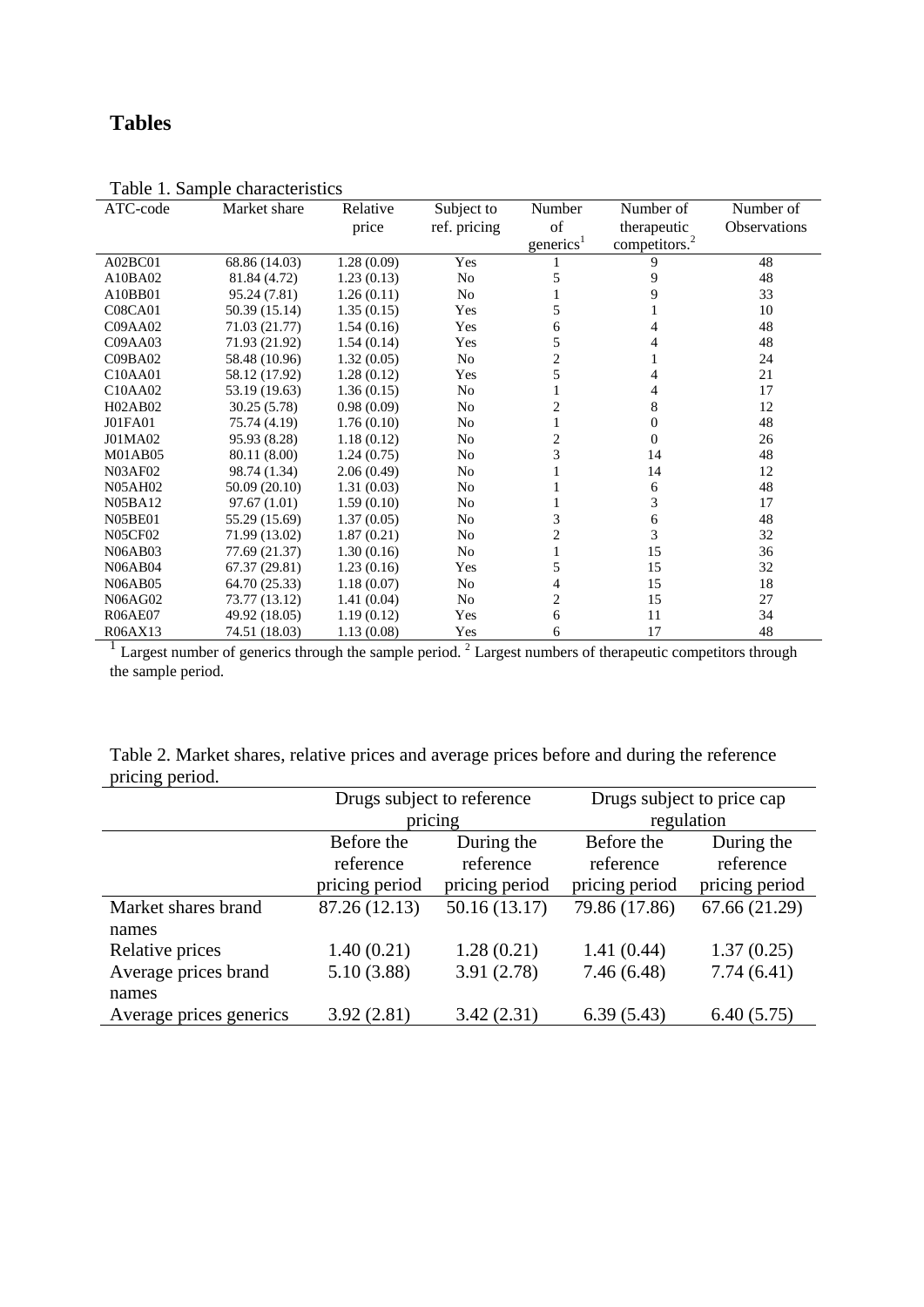|                         | Relative prices | Ln_mean prices   | Market shares |
|-------------------------|-----------------|------------------|---------------|
| Interaction period 1    | $-0.14(0.35)$   | 0.01(0.16)       | 4.84 (4.94)   |
| Interaction period 2    | $-0.06(0.29)$   | $-0.07(0.18)$    | 7.08(5.73)    |
| Interaction period 3    | $-0.27(0.25)$   | $-0.07(0.14)$    | 8.72 (6.03)   |
| Interaction period 4    | $-0.27(0.33)$   | $-0.09(0.17)$    | 4.66(4.60)    |
| Interaction period 5    | $-0.30(0.33)$   | $-0.14(0.17)$    | 3.25(4.11)    |
| Interaction period 6    | $-0.06(0.14)$   | 0.02(0.09)       | 8.14 (7.36)   |
| Interaction period 7    | $-0.09(0.13)$   | 0.01(0.09)       | 2.63(4.29)    |
| Interaction period 8    | $-0.07(0.13)$   | $-0.03(0.09)$    | 2.16(4.14)    |
| Interaction period 9    | 0.05(0.14)      | $-0.02(0.09)$    | 1.26(3.95)    |
| Interaction period 10   | $-0.04(0.32)$   | $-0.07(0.08)$    | 1.30(3.88)    |
| Interaction period 11   | 0.03(0.12)      | $-0.03(0.08)$    | 3.03(5.93)    |
| Interaction period 12   | 0.01(0.12)      | $-0.04(0.08)$    | 2.01(5.68)    |
| Interaction period 13   |                 |                  |               |
| Interaction period 14   | $-0.01(0.11)$   | 0.01(0.07)       | 0.55(4.97)    |
| Interaction period 15   | $-0.01(0.11)$   | 0.03(0.07)       | 6.05(5.93)    |
| Interaction period 16   | $-0.03(0.11)$   | 0.04(0.07)       | 2.59(4.76)    |
| Interaction period 17   | $-0.02(0.11)$   | 0.04(0.07)       | 0.51(3.99)    |
| Interaction period 18   | $-0.01(0.12)$   | 0.03(0.07)       | $-1.04(4.28)$ |
| Interaction period 19   | 0.09(0.11)      | 0.07(0.07)       | $-1.77(4.50)$ |
| Interaction period 20   | 0.12(0.11)      | 0.06(0.07)       | 0.18(4.39)    |
| Interaction period 21   | 0.13(0.12)      | 0.07(0.07)       | $-3.64(4.08)$ |
| Interaction period 22   | 0.10(0.10)      | 0.06(0.07)       | $-6.02(5.17)$ |
| Interaction period 23   | 0.14(0.11)      | 0.08(0.07)       | $-2.06(4.73)$ |
| Interaction period 24   | 0.16(0.11)      | 0.09(0.07)       | $-0.76(5.12)$ |
| Interaction period 25   | 0.13(0.11)      | 0.06(0.07)       | $-6.16(5.00)$ |
| Interaction period 26   | 0.05(0.13)      | 0.07(0.08)       | $-3.53(5.29)$ |
| Relative prices         |                 |                  | $-0.10(0.45)$ |
| Number of generics      |                 | $-0.04^*$ (0.02) |               |
| Number of therapeutic   | $-0.02(0.01)$   | $-0.02(0.01)$    | $-0.17(0.45)$ |
| competitors             |                 |                  |               |
| Molecule dummies        | Yes             | Yes              | Yes           |
| Period dummies          | Yes             | Yes              | Yes           |
| Joint insignificance of | .866            | .877             | .711          |
| interactions (Prob>F)   |                 |                  |               |
| Number of observations  | 334             | 334              | 334           |
| Number of products      | 20              | 20               | 20            |
| R-squared               | .15             | .25              | .40           |

Table 3. Testing for pre-reform differences in price and market share trends. Fixed effect results with robust standard errors.

\*\*: significant at the 1 percent level, \*: significant at the 5 percent level.

| Table 4. Effects of reference pricing on relative prices and market shares. Fixed effect models |  |  |
|-------------------------------------------------------------------------------------------------|--|--|
| with robust standard errors.                                                                    |  |  |

|                                       | Relative price          | Market share                      |
|---------------------------------------|-------------------------|-----------------------------------|
| Relative price                        |                         | $-1.7576(1.0690)$                 |
| Products subject to reference pricing | $-0.0896^{**}$ (0.0238) | $-13.7988$ <sup>**</sup> (1.6785) |
| Number of therapeutic competitors     | $-0.0396^* (0.0168)$    | $2.7148^{**}$ (0.3938)            |
| Constant                              | $1.9194**$ (0.2640)     | $69.7341**$ (4.2673)              |
| Period dummies                        | Yes                     | Yes                               |
| Molecule dummies                      | Yes                     | Yes                               |
| Number of observations                | 783                     | 783                               |
| Number of ATC groups                  | 24                      | 24                                |
| R-squared                             | 0.13                    | 0.72                              |

\*\*: significant at the 1 percent level, \*: significant at the 5 percent level.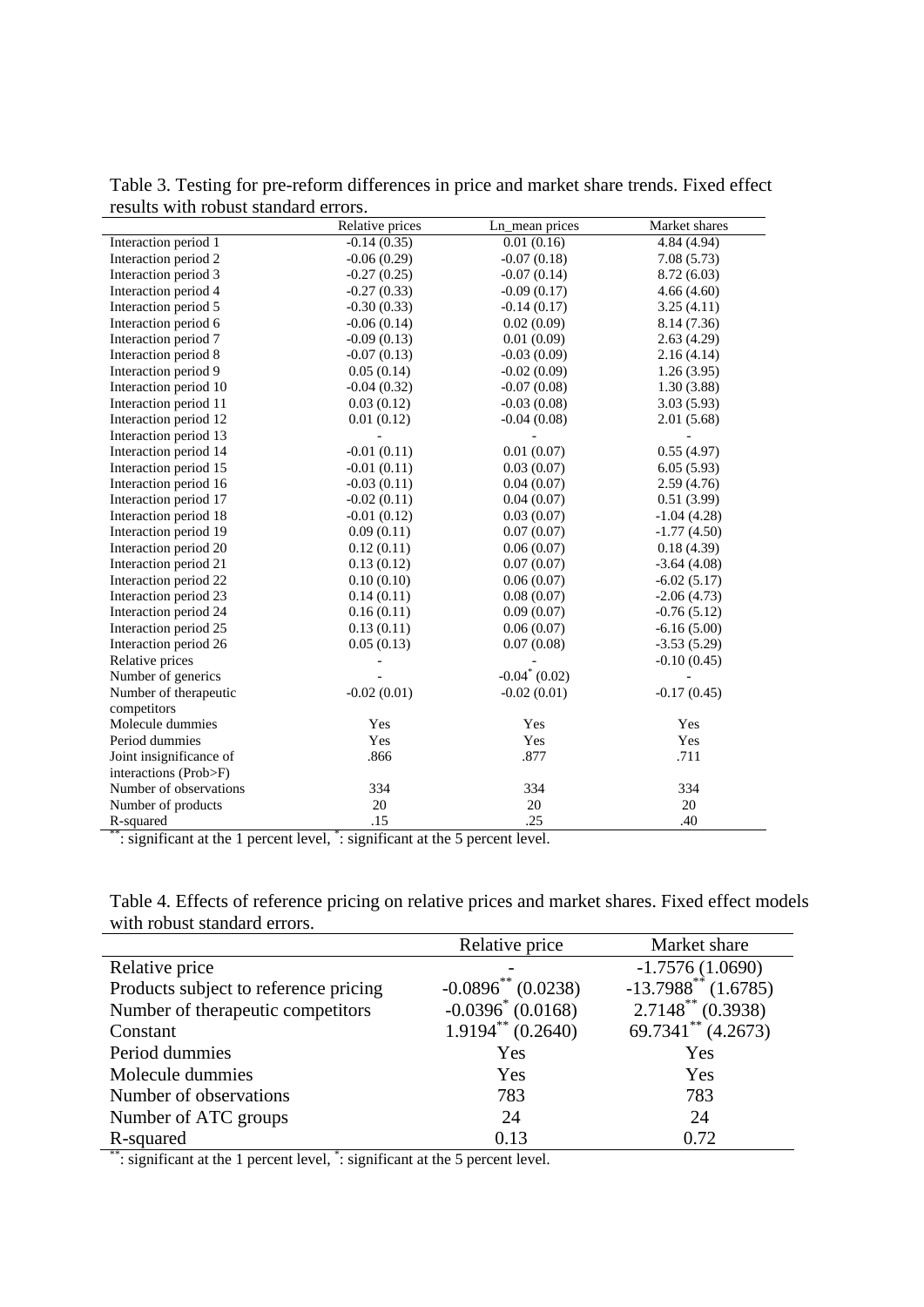| Table 5. Effects of reference pricing on log of average brand-name and generic prices. Fixed |  |
|----------------------------------------------------------------------------------------------|--|
| effect models with robust standard errors.                                                   |  |

| Generics subject to reference pricing    | $-0.2113**$ (0.0196)             |
|------------------------------------------|----------------------------------|
| Brand names subject to reference pricing | $-0.1479**$ (0.0194)             |
| <b>Brand names</b>                       | $0.2625$ ** (0.0084)             |
| Number of therapeutic competitors        | $-0.0264$ <sup>**</sup> (0.0056) |
| Number of generics                       | 0.0073(0.0052)                   |
| Constant                                 | $1.6956^{**}$ (0.0814)           |
| Period dummies                           | Yes                              |
| Molecule dummies                         | Yes                              |
| Number of observations                   | 1536                             |
| Number of ATC groups                     | 24                               |
| R-squared                                | 0.61                             |

\*\*: significant at the 1 percent level, \*: significant at the 5 percent level.

Table 6. Effects of reference pricing on log of average prices. Fixed effect models with robust standard errors.

| Drugs subject to reference pricing | $-0.3028$ (0.0236)   |
|------------------------------------|----------------------|
| Number of therapeutic competitors  | $-0.0392**$ (0.0087) |
| Number of generics                 | 0.0061(0.0068)       |
| Constant                           | $2.1622**$ (0.1292)  |
| Period dummies                     | Yes                  |
| Molecule dummies                   | Yes                  |
| Number of observations             | 783                  |
| Number of ATC groups               | 24                   |
| R-squared                          | 0.64                 |

\*\*: significant at the 1 percent level, \*: significant at the 5 percent level.

| Table A.1. Effects of reference pricing on market shares. Fixed effect IV-model. |  |  |
|----------------------------------------------------------------------------------|--|--|
|                                                                                  |  |  |

|                                       | First step          | Second step                  |
|---------------------------------------|---------------------|------------------------------|
|                                       |                     |                              |
| Relative price                        |                     | 0.0508(1.9383)               |
| Products subject to reference pricing | $-0.0155(0.0202)$   | $-12.8326^{**}$ (1.4689)     |
| Number of therapeutic competitors     | 0.0006(0.0054)      | $2.9695^{\ast\ast}$ (0.3904) |
| Relative price $(t-1)$                | $0.7797**$ (0.0208) |                              |
| Constant                              | 0.1198(0.0706)      | $65.5888^{**}$ (4.7145)      |
| Period dummies                        | Yes                 | Yes                          |
| Molecule dummies                      | Yes                 | Yes                          |
| Number of observations                | 759                 | 759                          |
| Number of molecules                   | 24                  | 24                           |
| R-squared                             | 0.71                | 0.72                         |

\*\*: significant at the 1 percent level, \*: significant at the 5 percent level.